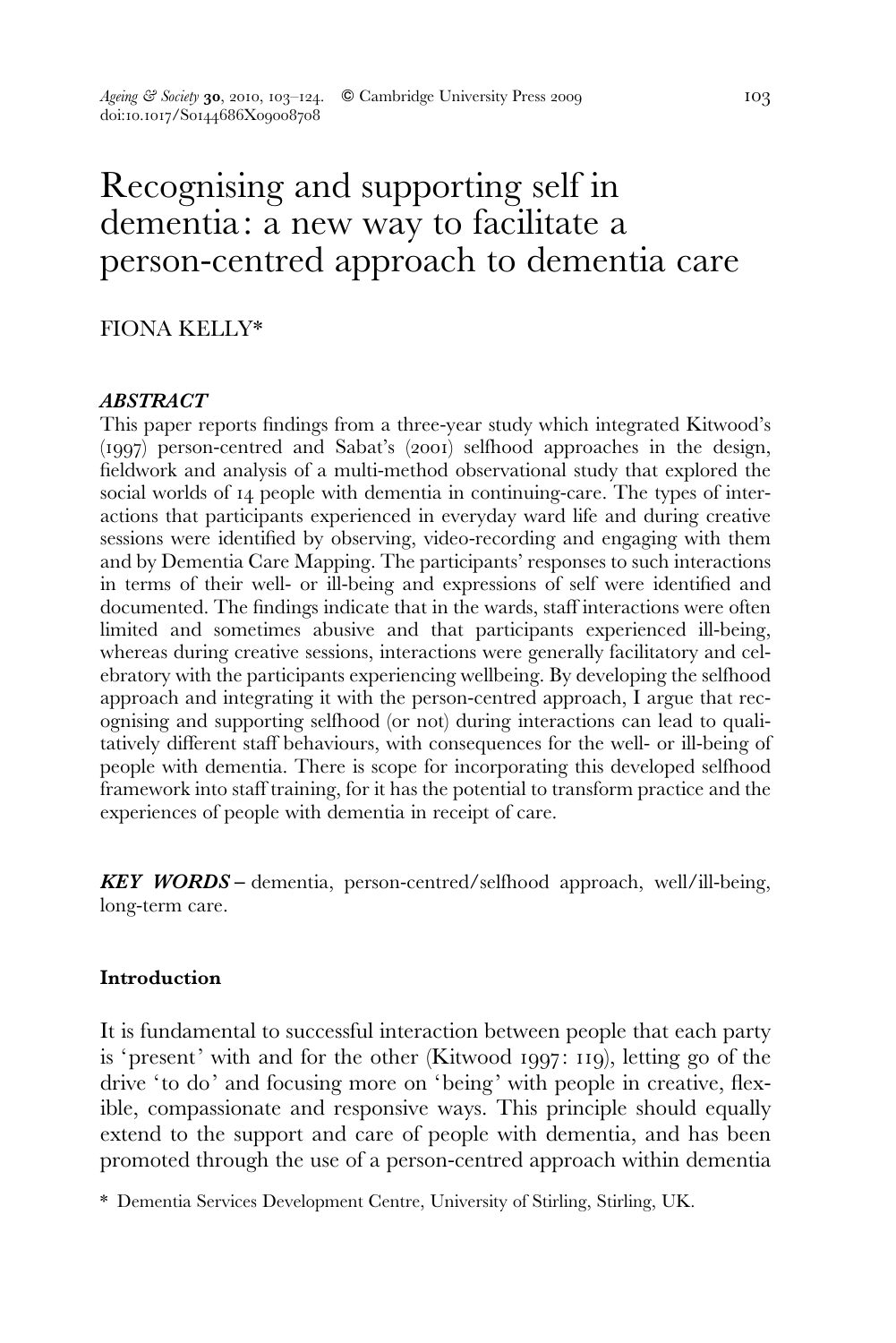care. Despite the rhetoric that encourages a person-centred approach, there is evidence that services in the United Kingdom for people with dementia continue to be at times inadequate, and that they are uncoordinated and inconsistent from region to region (National Audit Office 2007; Sutherland 2008). As the global economic impact of dementia is projected to increase (Knapp et al. 2007; Knapp and Prince 2007), there will be increasing pressures on health and social care services to meet the needs of people with dementia more effectively, particularly when severe cognitive decline and frailty demand more intensive services. With people entering continuing-care at a later age, care-home staff are now responsible for more highly dependent people with advanced dementia (National Audit Office 2007). This has implications for staffing levels, types of training, resources, workload and quality of care. With the many demands on their time and resources constraints, how can care staff fully attend to and be present for the increasing numbers of people with dementia in their care ? Crucially, how can we successfully promote person-centred practice ?

This paper aims to address these concerns by reference to a multimethod empirical study in three continuing-care wards of a psychogeriatric hospital. The study examined the types of interaction that 14 people with dementia experienced in everyday ward life and during creative sessions (painting and collage work) facilitated by occupational therapy (OT) staff. The study asked three key questions:

- 1. What types of interaction occur in wards and creative sessions?
- 2. How do participants with dementia express self in wards and during creative sessions and what factors influence self-expression?
- 3. What is the relationship between interaction types, wellbeing and selfexpression ?

An understanding of differences in interaction types, and the possible reasons for these, is not only important for practice development, but also for extending the theoretical understanding of dementia care. Two of these theoretical understandings, the person-centred and selfhood approaches, will be discussed in order to contextualise the study and its findings.

# Theoretical background

# The person-centred approach

A person-centred approach to dementia care has at its core the goal of maintaining the personhood of people with dementia. The concept of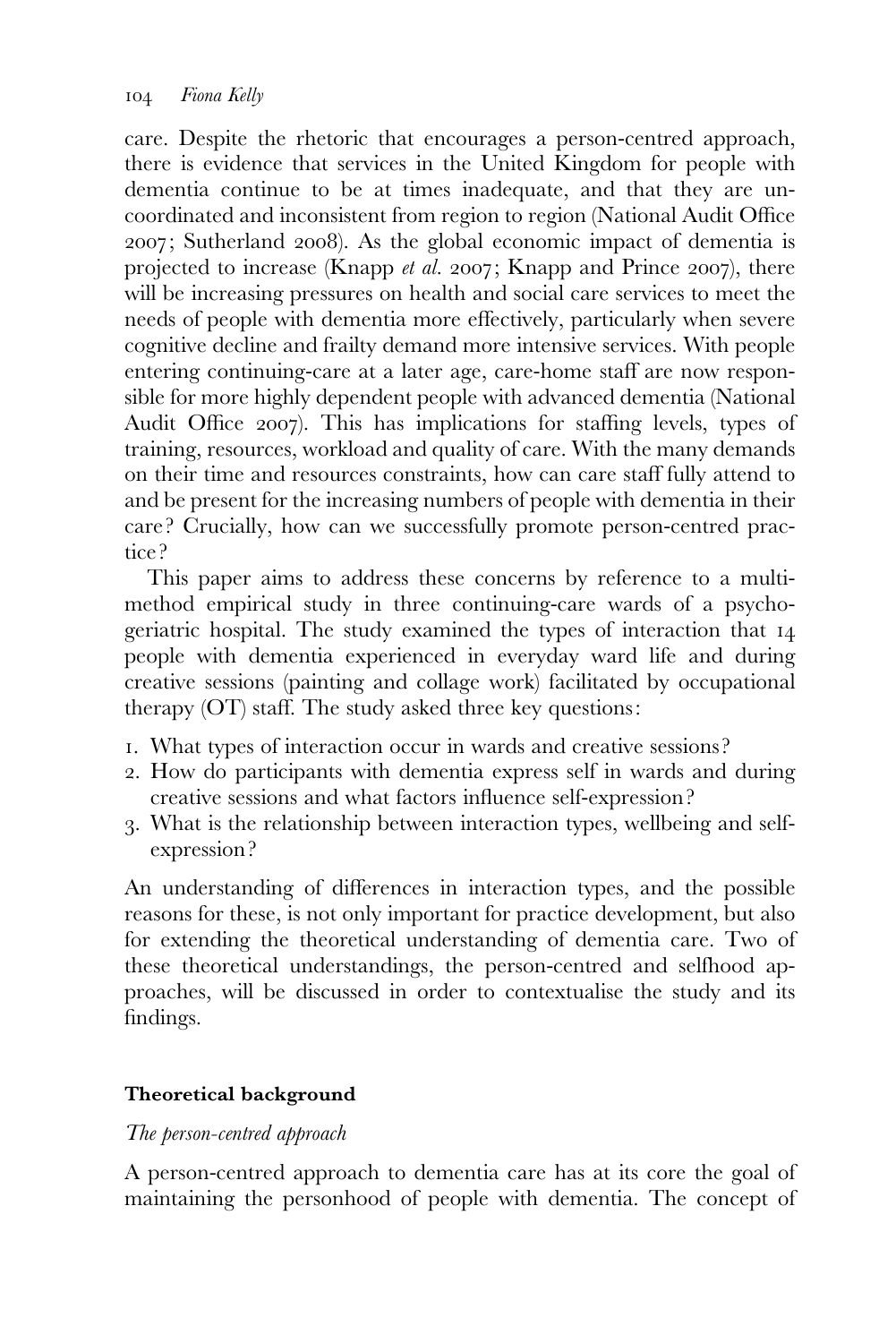personhood is a relatively new consideration in the care of people with dementia; it emerged through the work of Kitwood and Bredin (1992), who challenged the dominant biomedical paradigm that conceptualises dementia in terms of neurodegenerative pathology, decline and loss. In that paradigm, people labelled with the term 'dementia' were in danger of being transformed from a spouse, parent or friend to a 'wanderer' or 'demented', resulting in a significant undermining of their personhoods. Kitwood's (1997: 8) often cited and critiqued ( Judd 2007; Kelly 2007) definition of personhood is, 'a standing or status that is bestowed upon one human being, by others, in the context of relationship and social being. It implies recognition, respect and trust'.

Kitwood (1997: 45) charged the dominant medical paradigm with contributing to care practices that involved 'bestialization, the attribution of moral deficit, warehousing and the unnecessary use of a medical model'. He argued that people with dementia who endure this type of care are at risk of depersonalisation because their personhoods are consistently undermined, and suggested that depersonalisation can occur through a dialectical interplay between neurological alterations in brain function and exposure to a negative social environment, which results in an unintended iterative negative spiral that leads to catastrophic psychological damage to people with dementia. Kitwood identified 17 elements of negative interaction which, in order to highlight their pervasiveness in society and potential for psychological damage, he termed 'malignant social psychology' (1997: 46–7). They include treachery, infantilisation, disempowerment, labelling and stigmatisation. He also identified 10 elements of positive interaction (positive person work), including validation, recognition, negotiation and facilitation which, he argued, could draw people with dementia into the social world and meet their psycho-social needs for comfort, attachment, inclusion, identity, occupation and ultimately for love. The last represent person-centred care in practice and are based on the principle that the personhood of individuals should be and can be preserved through an ethic of respect, which is demonstrated by positive interaction in relationships.

Although difficult in practice (Brooker 2004; Dewing 2004), the personcentred approach has been influential in acknowledging the enduring personhoods of people with dementia. It can, however, be critiqued for failing to consider the many ways in which people with dementia continue to express aspects of themselves, even as dementia progresses. In order to address this weakness and to understand better the dynamics between interaction types and the selfhood and wellbeing of people with dementia, this paper will describe and develop Sabat's (2001) selfhood approach and argue for the integration of the two approaches.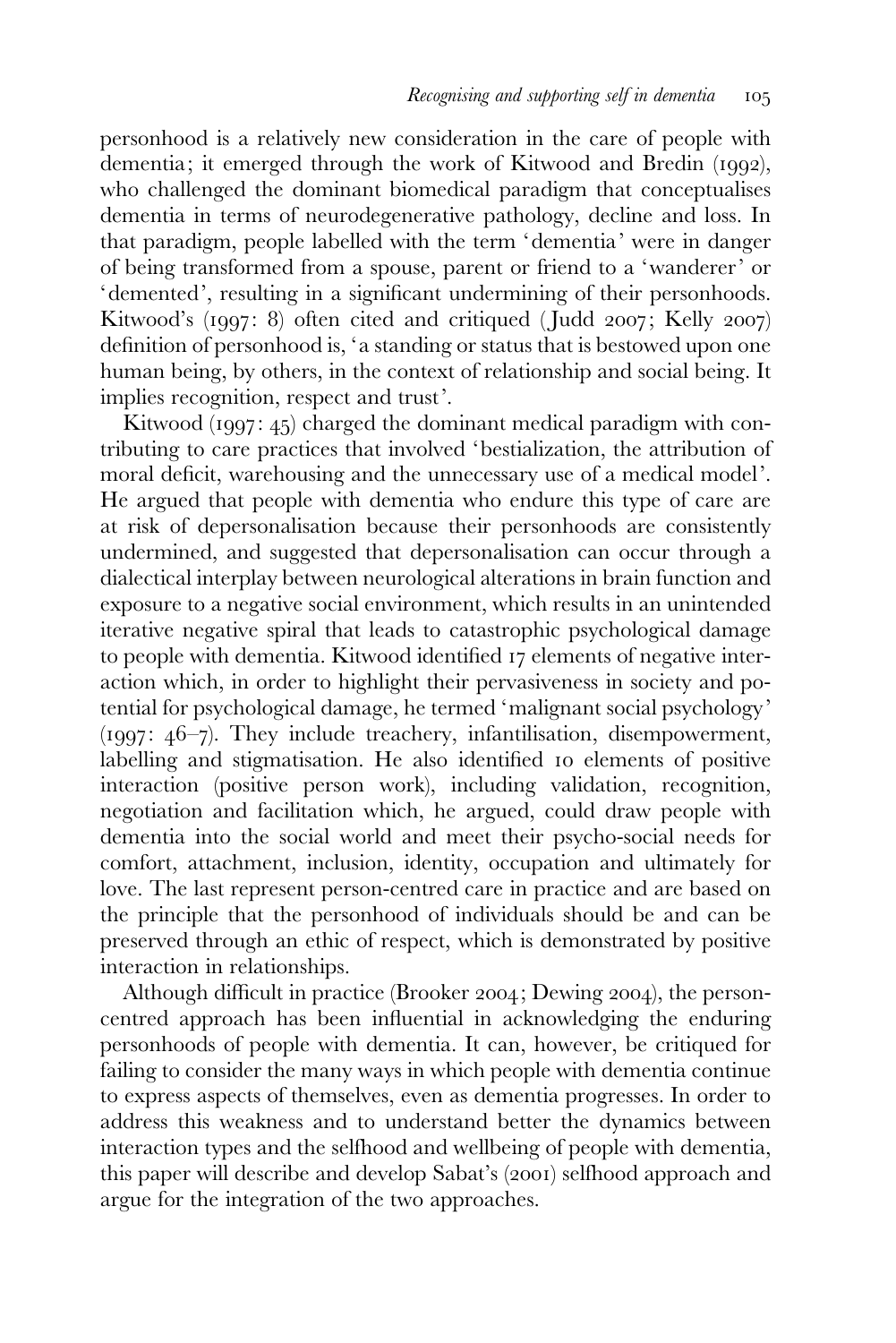### The self in dementia

In the field of dementia care, the 'Selfs framework' evolved with the work of Sabat and Harre´ (1992), who argued against the dominant assumption of a loss of self as dementia progresses (see Cohen-Mansfield, Golander and Arnheim 2000; Davis 2004; Fontana and Smith 1989). Their approach was extended (Sabat 2001; Sabat and Collins 1999) to include three discursive aspects of the self (Selfs  $I-3$ ), as described below.

Self  $I$  is that which expresses first-person pronouns or identifiers  $I'$ , 'me', 'myself', 'mine' or 'ours'. This aspect of self reflects the fact that each person has a single point of view in the world. By using first-person pronouns, we take responsibility for our actions, locate for others our experiences and feelings, and tell stories about ourselves. Self 1 can be expressed verbally, for example: 'That's mine' or 'I like that', or through visual expressions which signify identification with oneself, for example, reacting to one's name being called, taking possession of an object or reacting to protect oneself. Sabat (2001) suggested that Self 1 remains largely intact in people with dementia, even with severe cognitive decline.

Self 2 comprises one's physical, mental or emotional characteristics and attributes, and also one's beliefs and desires about them. Some Self 2 attributes have long histories, for example, past achievements, while others are more recent, for example, increasing frailty. A valued or desired Self 2 attribute can be reclaimed through affirming interaction with others. Positive expressions of Self 2 include articulating awareness of characteristics and attributes: 'I can do that' or remembering achievements from long ago. Positive visual expressions of Self 2 could be admiring oneself in the mirror. Self 2 can also be expressed in negative terms, e.g. ' I can't do that', by reluctance to engage in something, and by becoming upset, frustrated or angry at one's inabilities. Sabat (2001) suggested that Self 2 remains largely intact with cognitive decline, although it is vulnerable when others interpret difficulties caused by dementia as being attributable to the person rather than the condition. Such 'malignant positioning' by others contributes to a loss of self-worth and will be discussed further below.

Self  $\alpha$  is the publicly presented aspect of ourselves; the roles we take on and the ways in which we behave in social situations. We have many Selfs 3, which we express in different social circumstances; as parent, friend, professional, carer or cared-for person. Each Self 3 requires different ways of behaving and carries with it different expectations. Expressions of Self 3 could include enacting a familiar role, such as a wife or husband, showing regard towards each other, being protective, being gracious or showing agency (Sabat and Collins 1999). Self 3 is constructed,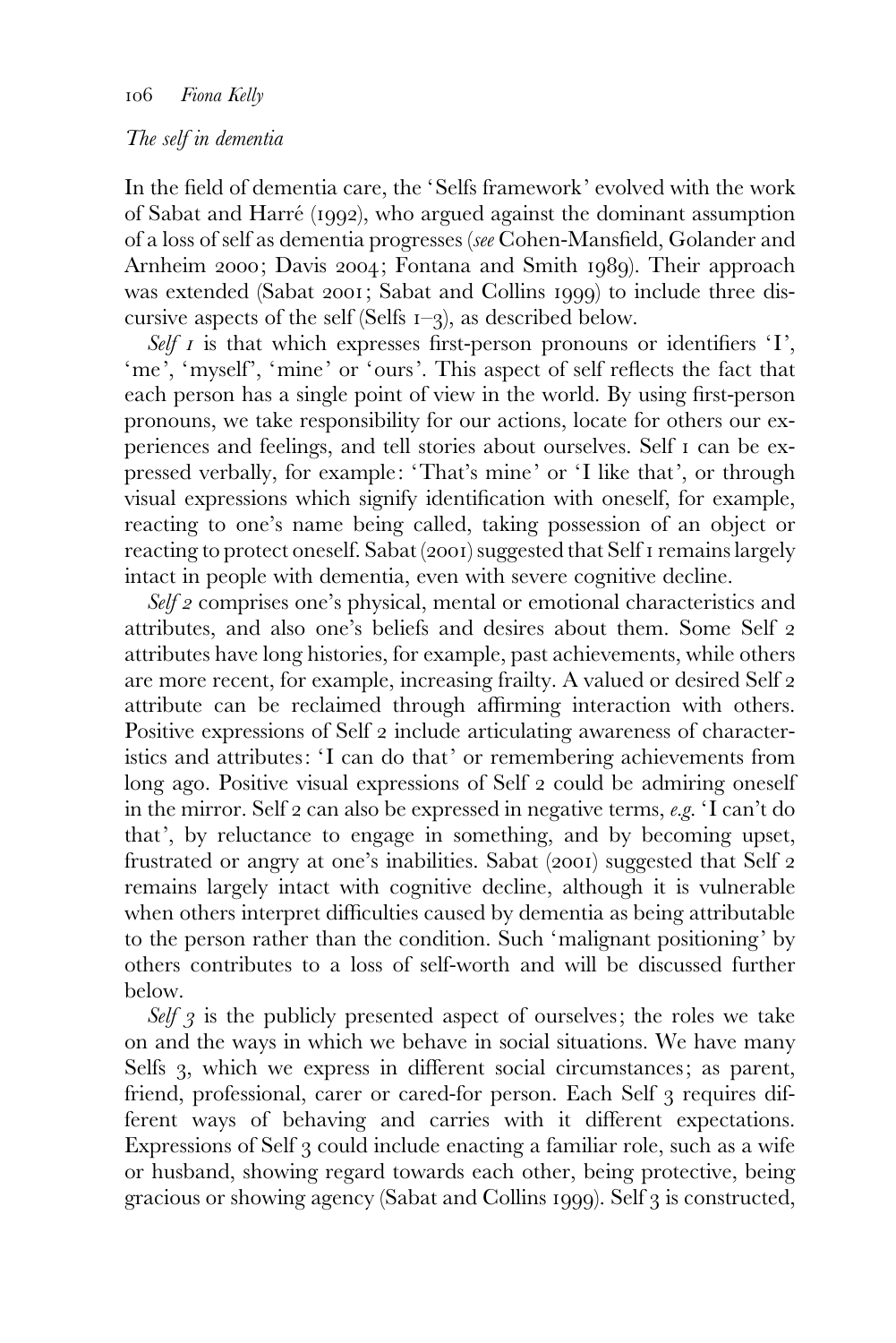sustained, nurtured or changed through interaction with others and is more vulnerable to damage than Selfs 1 and 2. Thus, others' positioning of people with dementia helps to define, strengthen or weaken their social identities (Sabat 2002; Sabat, Napolitano and Fath 2004). Negatively positioning people with dementia because of their physical or cognitive difficulties is to position them in a potentially malignant way (Sabat 2006). This renders people with dementia particularly vulnerable in social situations; as they depend on the affirmation and co-operation of others to coconstruct (Snyder 2006) and support a valued selfhood.

Sabat (2001, 2005) has been pivotal in arguing for the persistence of self, even with serious cognitive decline, and particularly in implicating interactions with others in contributing to damage to selfhood. Selfhood should, however, be considered as the complex interplay between a number of social and biographical factors, including inter-personal relationships, the social context, opportunities for and abilities to communicate aspects of self, and individual coping styles and strategies (Surr 2004). While these accounts of the management and maintenance of the self rely on the communication abilities of people with dementia, their findings are less easily applied to people with increasing communication difficulties. It is now accepted that communication with people with advanced dementia is possible (Killick and Allan 2001), but as care-givers often fail to attend properly, to hear or to recognise attempts to communicate (Innes and Capstick 2001), their wish and capacities to communicate may be missed. Li and Orleans (2002) found that through close observation they were able to discern the individuality of participants with limited verbal communication. From a study of non-verbal presentations of self, Hubbard et al. (2002) noted that people with advanced dementia, acting in the context of shared meaning, used body posture to present particular personae, for example as an active listener. The many incidents of non-verbal communication they identified suggest that people with advanced dementia will work to remain part of the communicative world and to preserve their sense of self.

#### The research setting

The study was carried out during 2005–6 in three 20-bedded long-term psycho-geriatric wards of a hospital in the United Kingdom. Ward 1 was a mixed-gender unit for those awaiting long-term placement, although some patients had been there for over two years. Wards 2 and 3 cared for women and men, respectively, many of whom were identified as having 'challenging' or inappropriate sexual behaviour. Most of the patients had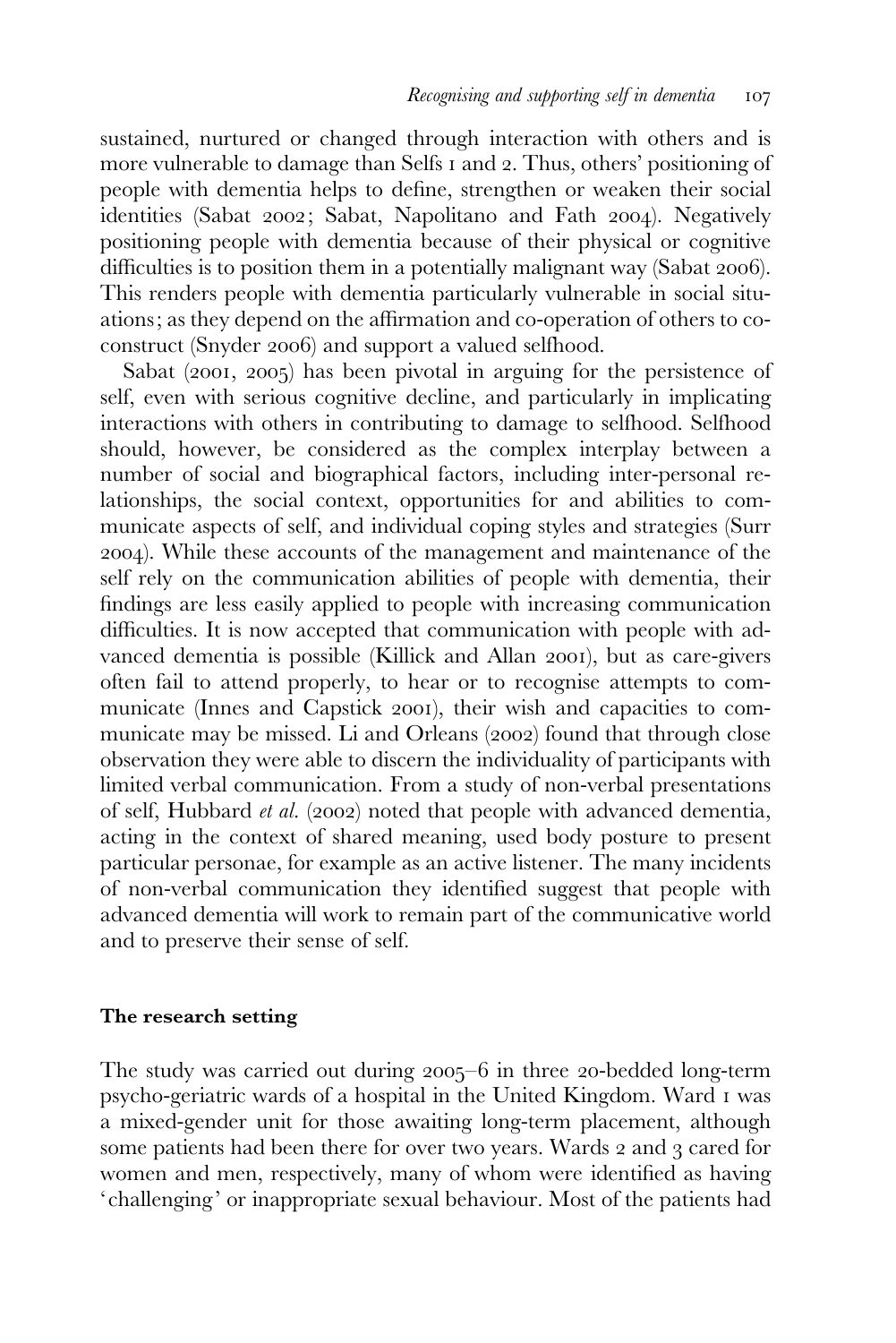some form of dementia and all 14 participants in this study had a clinical diagnosis of a dementia; with Mini-Mental State Examination (MMSE<sup>1</sup>) scores ranging from  $7/30$  to 21/30. All the wards were locked with most patients having little or no access to fresh air. Each of the wards had a similar layout; having a long, narrow corridor that gave access to sitting rooms, the dining room, the four-bed bedrooms, bathrooms, staff office and store rooms. The participants sat in the sitting room or on armchairs lined along the corridor, or walked up and down throughout the ward, with some frequently trying the front door in vain attempts to leave. Although uncharacteristic of dementia settings in the United Kingdom, regional variations mean that such settings continue to provide continuing care for those people with dementia who have complex needs.

In all three wards, the charge nurses were seldom seen, as they had duties elsewhere in the hospital. This meant that the ward staff received few consistent messages on what constituted good care. On each shift, a trained nurse was accompanied by up to five care assistants and up to two student nurses on placement. Throughout my six months of fieldwork, there were no in-service training sessions for ward staff. One care assistant remarked, when asked about her training needs, 'I've been here for 17 years, I know all there is about dementia'. This reflects the generally perceived lack of need for training in dementia care in this setting.

# Methodology and methods

This multi-method observational study was carried out over six months.<sup>2</sup> The inclusion criteria for the participants were that they were long-term patients in the hospital, had a diagnosis of a dementia and took part in weekly creative sessions facilitated by the occupational therapists (OTs). The principal research methods were extensive non-participant observation and recording of field notes, Dementia Care Mapping<sup>3</sup> (Bradford Dementia Group 1997), and video-recording of the participants' engagement with the OT staff during the weekly creative sessions. The rationale for the study was our anticipation that the interactions between the occupational therapists and the participants with dementia would be qualitatively different from those between ward staff and the participants, which would enable an examination of how different interaction types influence well- or ill-being and expressions of self.

# Dementia Care Mapping

Dementia Care Mapping (DCM) claims to be a powerful observational tool. It evaluates the quality of the care that people with dementia receive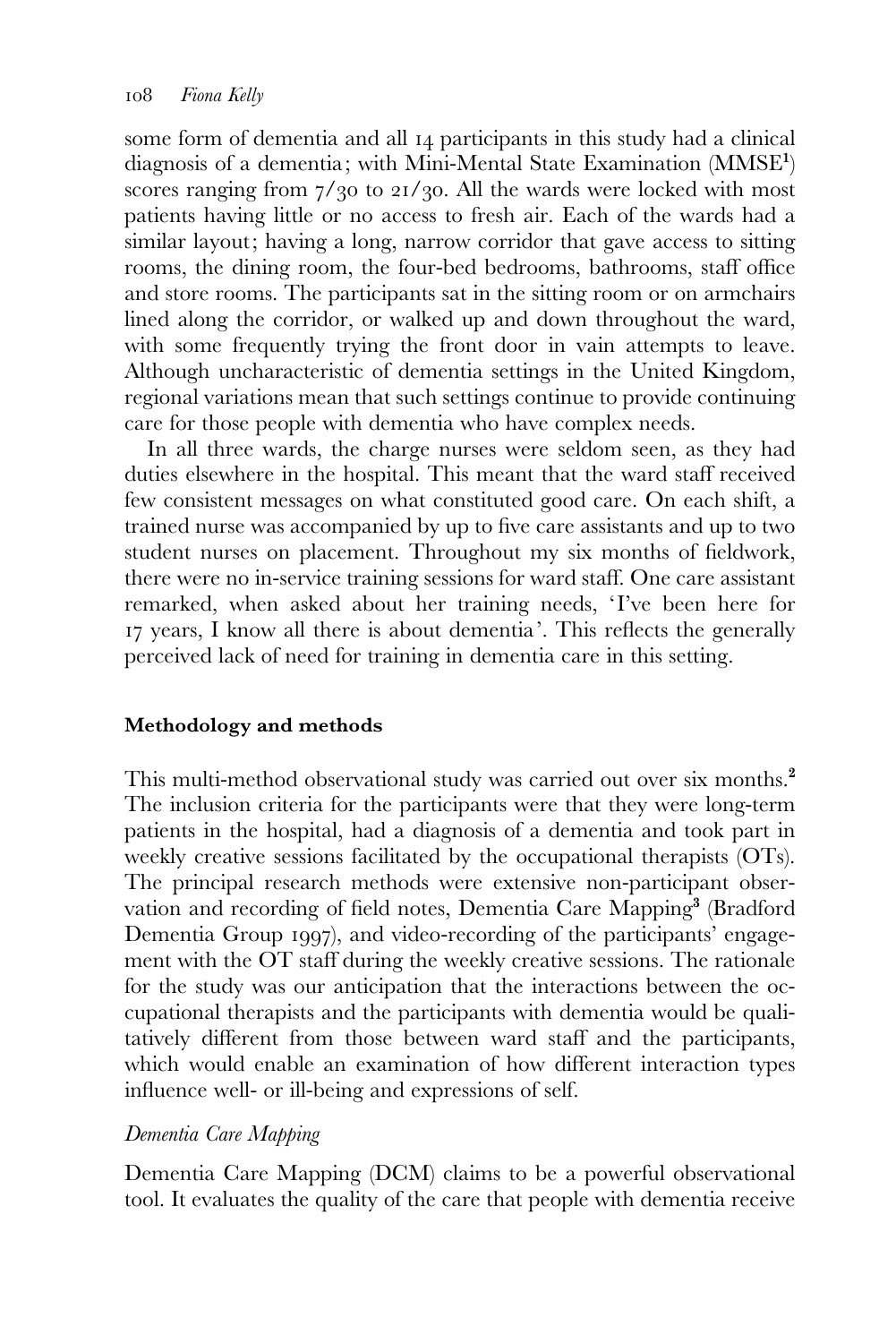in formal care settings such as hospitals, day centres and residential and nursing homes. Its grounding philosophy is person-centredness and its aim is to measure how person-centred principles are applied in care environments and experienced by those with dementia (Kuhn, Ortigara and Kasayka 2000).<sup>4</sup> While originally designed as a practice audit tool for improving the quality of care in care settings, DCM is increasingly being used in research which has the final aim of improving the quality of care (Bredin and Kitwood 1995; Brooker et al. 1998; Innes and Surr 2001). As an approach that puts person-centredness at its core, however, DCM codes do not provide the means for clearly hearing the voice of people with dementia (Capstick 2003) – specifically for documenting the expressions of self identified in this study. Even though the revised eighth version of the mapping procedure (DCM8) (Brooker and Surr 2005) does incorporate aspects of self-expression in the coding, these are implicit and require interpretation, rather than being explicitly sought during the mapping. Despite its limitations, however, no one has yet developed a better method for evaluating dementia care (Innes, Capstick and Surr 2000). DCM has been shown to be a valid tool (Fossey, Lee and Ballard 2002) and, as its operational rules demand a consistent approach to data collection, this avoids the bias that affects field notes. As such, it remains the method of choice for those concerned with evaluating and improving the lives of people with dementia.

#### Data collection

Fourteen participants gave open-ended consent (Dewing 2002) on a daily basis, and signed consent was obtained from all the ward and OT staff. Extensive field notes from non-participant observation were taken for six to eight hours each day over four weeks in each ward. A six-hour DCM was also carried out on every creative session day, along with field notes and video-recording creative sessions. When the OT staff came to set the tables with paints and paper for the creative session, I followed whichever participants agreed to join them and, with their consent, would set up the video-camera to record the session. During this time, other participants were not mapped until rejoined after the session. All participants were then mapped for the remainder of the six hours. Altogether, 17 six-hour DCMs and 17 video-recordings of varying lengths were carried out over six months. Table 1 lists the stages of data collection and Table 2 the frequency of participation in each stage. As Table 2 shows, in Ward 1, three participants were mapped, including one who took part in creative sessions. In Wards 2 and 3, five participants were mapped, of whom three took part in creative sessions. In Ward 3, because of the mobility of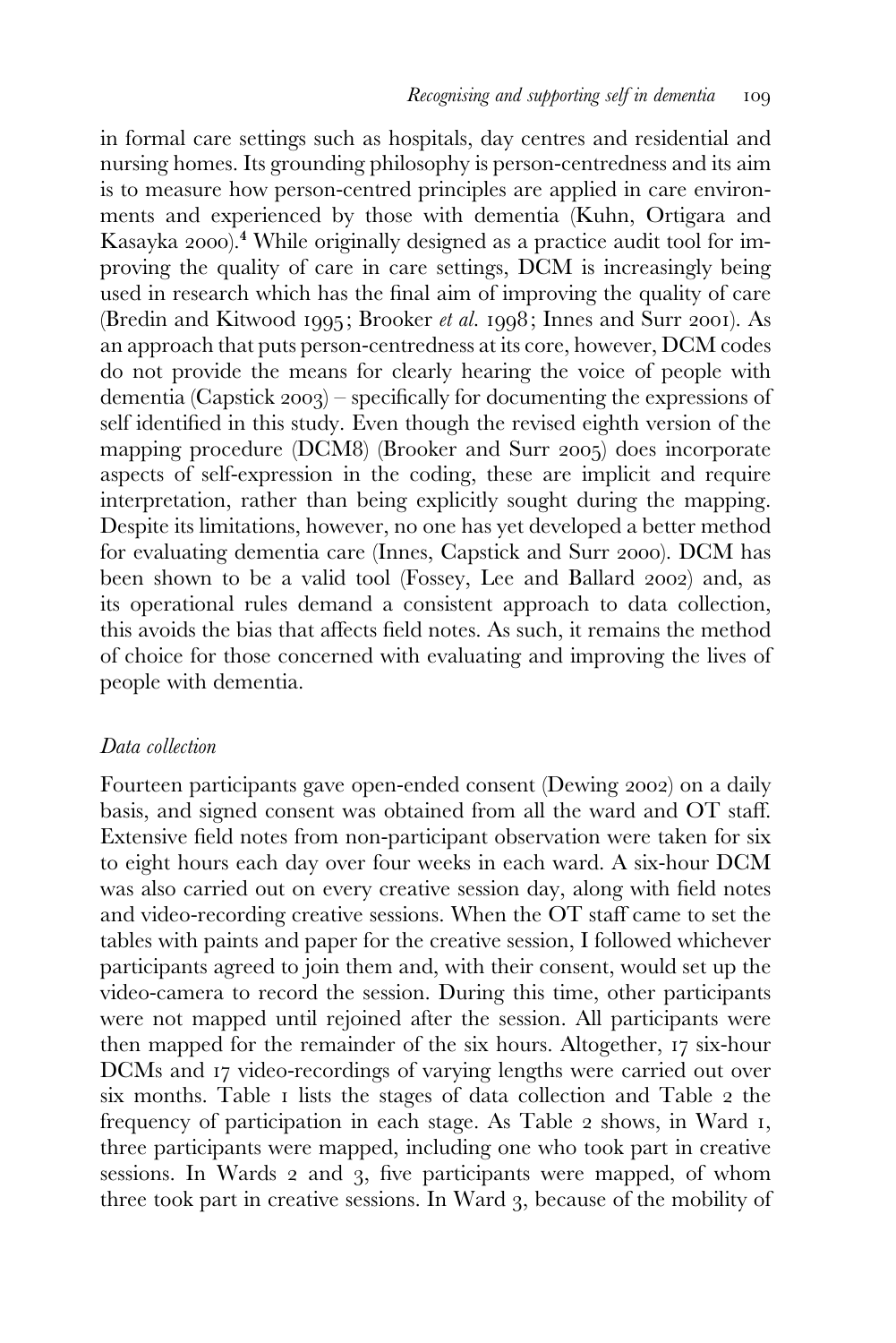| Stage          | Purpose                                                                                                                                                                                                                                                                       | Time scale                                           | Methods                                                                                                                    | Data source<br>Field notes                                                                 |  |
|----------------|-------------------------------------------------------------------------------------------------------------------------------------------------------------------------------------------------------------------------------------------------------------------------------|------------------------------------------------------|----------------------------------------------------------------------------------------------------------------------------|--------------------------------------------------------------------------------------------|--|
| T              | To become familiar with<br>participants and <i>vice versa</i> .<br>To observe and document<br>their social worlds.                                                                                                                                                            | $6-8$ hours a day<br>for 2 weeks in<br>each ward     | Non-participant<br>observation                                                                                             |                                                                                            |  |
| $\overline{2}$ | To document and classify the<br>interactions experienced by<br>people with dementia in<br>wards and during creative<br>sessions, and their responses<br>to interactions in terms<br>of well-/ill-being and<br>self-expression.<br>Continued observation and<br>documentation. | $2-3$ days a week<br>for $6-7$ weeks<br>in each ward | Six-hour DCMs<br>on creative<br>session days and<br>video-recording<br>creative sessions<br>Non-participant<br>observation | DCM data<br>Field notes and<br>DCM data<br>derived from<br>video-recordings<br>Field notes |  |
| 3              | To seek participants' opinions<br>about the creative sessions.                                                                                                                                                                                                                | I hour for each<br>participant                       | Focused<br>conversations<br>with participants                                                                              | <b>Transcripts</b><br>Field notes                                                          |  |

T ABLE 1. The data collection stages

Note: DCM: Dementia Care Mapping (for details, see text).

| Setting and<br>participant | Six-hour<br>DCM | Creative sessions<br>attended | Video-recordings         | Focused<br>conversations |  |  |  |  |
|----------------------------|-----------------|-------------------------------|--------------------------|--------------------------|--|--|--|--|
|                            |                 | Frequencies                   |                          |                          |  |  |  |  |
| Ward 1:                    |                 |                               |                          |                          |  |  |  |  |
| Edward                     | 5               | $\overline{2}$                | $\overline{2}$           | $\mathbf{o}$             |  |  |  |  |
| Florence                   | $\overline{2}$  | I (US)                        | $I (US)^1$               | $\Omega$                 |  |  |  |  |
| Nora                       | $\overline{4}$  | $\mathbf{O}$                  | $\mathbf{O}$             | $\mathbf{o}$             |  |  |  |  |
| Ward 2:                    |                 |                               |                          |                          |  |  |  |  |
| Mary                       | 6               | 4                             | 4                        | $\Omega$                 |  |  |  |  |
| Hannah                     | 6               | 5                             | 4                        | $\Omega$                 |  |  |  |  |
| Isabel                     | 6               | 4                             | 4                        | I                        |  |  |  |  |
| Brenda                     | 6               | $\Omega$                      | $\Omega$                 | $\mathbf{o}$             |  |  |  |  |
| Kate                       | 6               | $\Omega$                      | $\Omega$                 | $\Omega$                 |  |  |  |  |
| Ward $3$ :                 |                 |                               |                          |                          |  |  |  |  |
| Bill                       | $\overline{4}$  | $\overline{4}$                | $\overline{4}$           | I                        |  |  |  |  |
| William                    | $\overline{4}$  | 3                             | 3                        | I                        |  |  |  |  |
| John                       | 6               | $5$ ( $\overline{1}$ VB)      | $5$ ( $\overline{1}$ VB) | $\Omega$                 |  |  |  |  |
| Charlie                    | 4               | $\Omega$                      | $\Omega$                 | $\Omega$                 |  |  |  |  |
| Paul                       | $\overline{2}$  | $\Omega$                      | $\Omega$                 | $\mathbf{o}$             |  |  |  |  |

T ABLE 2. Methods of data collection and frequency of participation

Notes: Pseudonyms are used throughout. DCM: Dementia Care Mapping. US: unsuccessful. VB: very brief. 1. Unsuccessful recording of Florence's participation at the creative session through her decision to leave the table five minutes after it began.

participants and because several non-participants frequently sought my company, it was not possible to map accurately all five participants at once. In order to make accurate maps while attempting to meet the social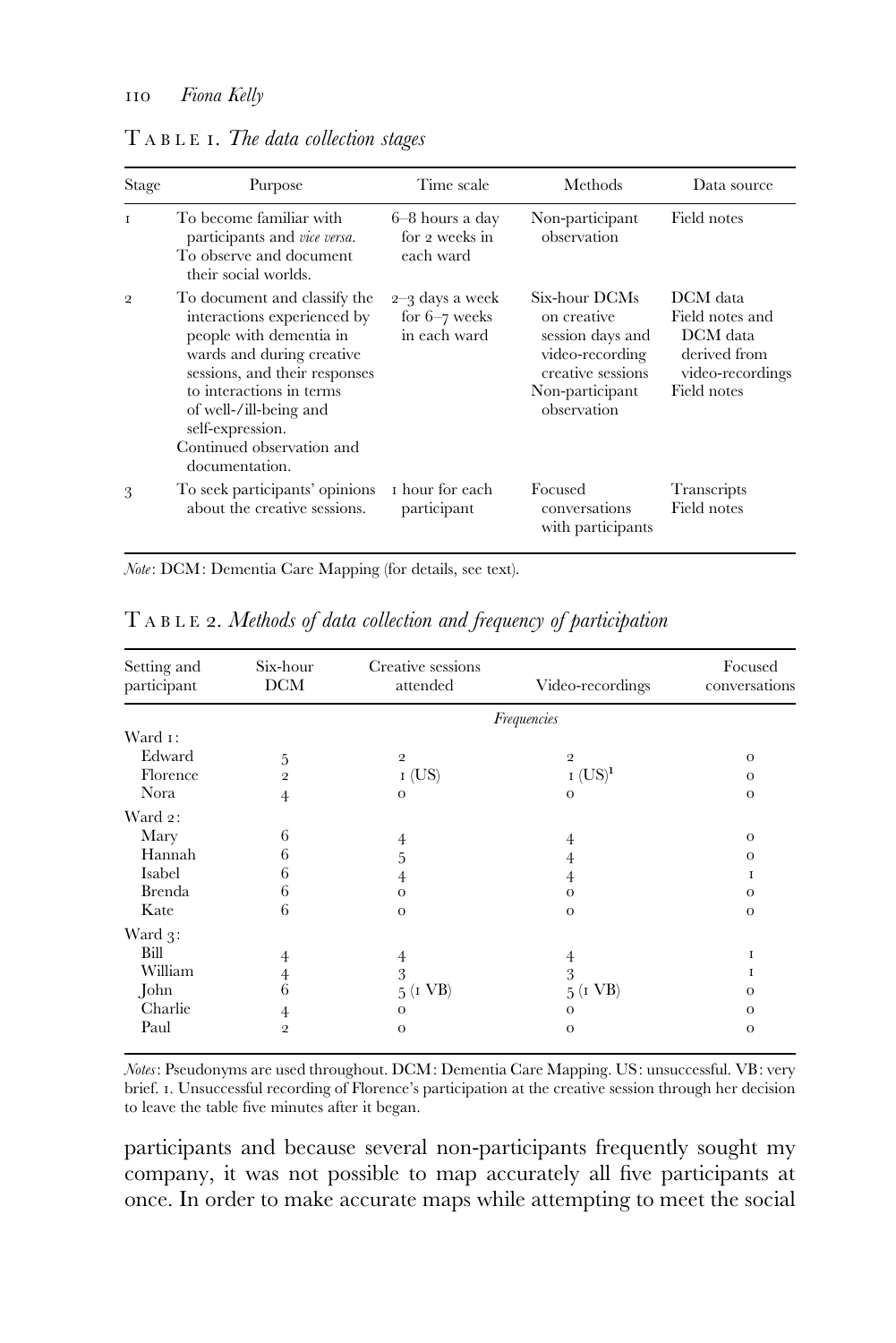and attachment needs of other patients, it was decided to map these participants in two groups.

#### Analysis

To ensure consistency in the analysis, all the data were examined to determine the participants' responses to interaction types in terms of their well- or ill-being and their expressions of self. All the field notes and the data from each map were initially open-coded to identify broad themes. Then, following DCM's operational rules (Bradford Dementia Group 1997), they were coded into negative and positive interaction types. From each DCM, individual and group well- or ill-being (WIB) values were calculated and individual and group profiles developed. These provided descriptive statistics on participants' well- or ill-being levels during each map. The data were managed using qualitative data-management software (NVivo7). As a lone mapper, it was important to consider the reliability of my coding: the degree to which my choice of coding adhered to DCM operational rules. To ensure reliability, detailed notes were taken to accompany the DCM data to justify the coding decisions, and I regularly sought advice from a DCM trainer and changed codings in the light of such advice.

After each creative session, the video-footage was downloaded from the digital camera on to a laptop and viewed and coded for different elements of interaction. The participants' wellbeing or illbeing (WIB) values were calculated following DCM rules. These data were inserted into relevant timeslots in the DCM spreadsheets. As well as their overall WIB values, the participants' individual and average WIB values were calculated before, during and after the creative sessions. From the DCM, the videofootage and field notes, verbal and visual expressions of Selfs 1–3 were identified, coded and managed (following Sabat 2001, 2002, 2005). Taking a symbolic interactionist stance, I took 'the role of the other' (Mead 1934) to imagine and define situations as though I were a participant. When coding for Selfs 1–3, the field notes were used to remember, re-experience and empathically understand what aspect of their self a participant might have been expressing. I tried to re-experience the context during which the self was expressed, tried to re-experience the emotional content of expression, and tried to remember bodily expression, particularly in identifying visual expressions of the self.

By continuously and critically revisiting and refining the codings, the associations between the interactions, well- or ill-being and the selfexpression were developed. Re-examining and cross-checking the data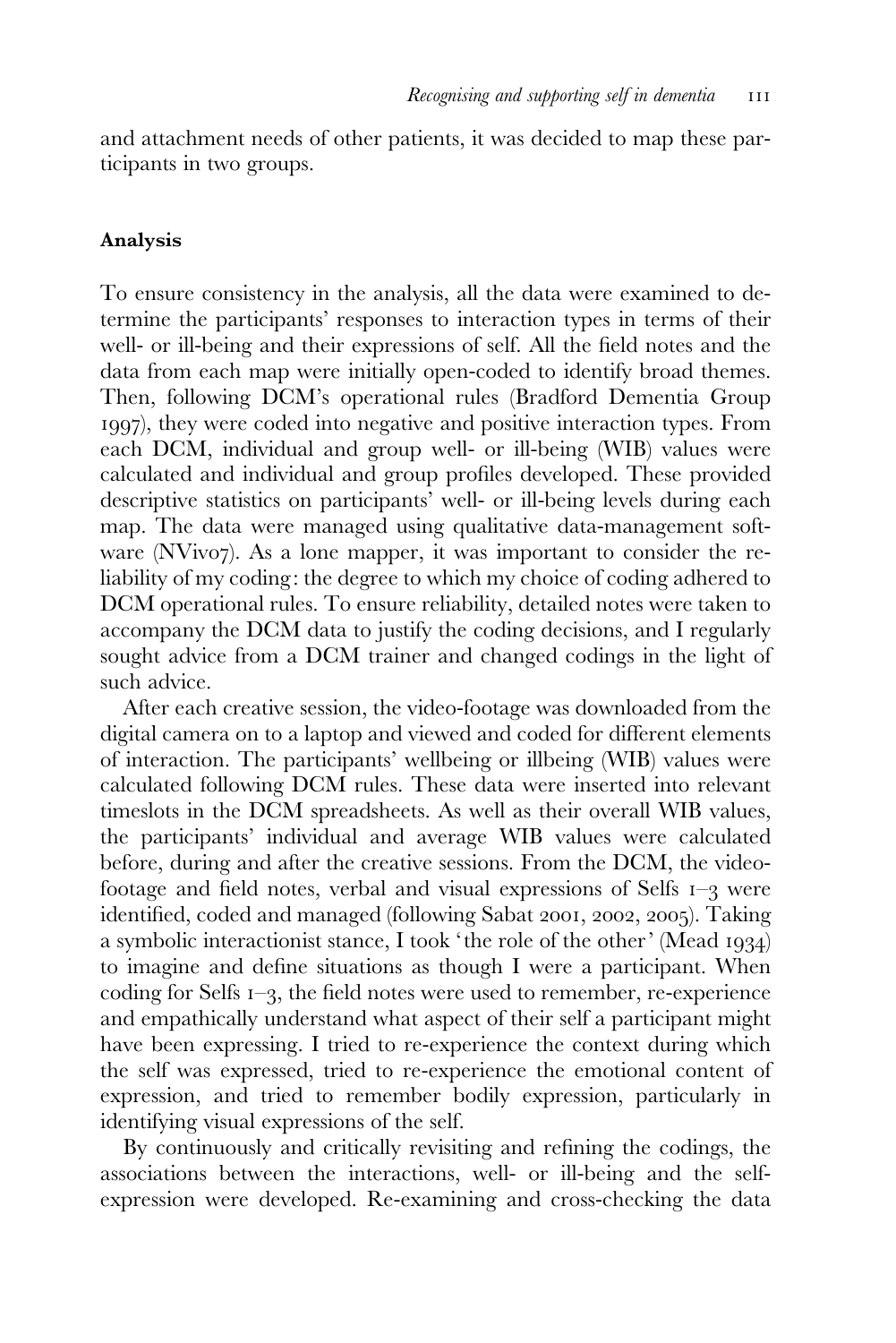from each method with those from other methods ensured that these findings were valid and consistent. Finally, in response to the realisation that the quality of the participants' self-expression and their levels of wellor ill-being were contingent on the types of interaction that they experienced, the data were re-examined and recoded to develop the emergent concepts of recognised self and supported self, along with their counterparts: unrecognised self and unsupported self. This key development of Sabat's work is the focus of the remainder of this paper.

# Key findings

The analysis of the data made apparent that the participants' interactions with the ward staff were qualitatively different from those with the occupational therapists. The ward staff did engage in some positive interactions, but most often these were brief, being time and task-oriented and minimal: this finding is not new (see Armstrong-Esther, Browne and McAfee 1994; Perrin 1997; Innes and Surr 2001). Many interactions had little potential to raise the participant's wellbeing, and some were damaging or abusive and caused ill-being. All elements of malignant social psychology were noted of varying levels of severity. These findings suggest that the ward staff did not generally work in a person-centred way, as illustrated in this typical field-note extract:

In Ward 3, there is little in the way of empowering, negotiated or respectful interaction. Most of what I see is functional and cursory. I see the nurse in charge restraining a man by placing his hands firmly on the arms of the man, in order to break his will, while the man shouts and tries to struggle free. I see care assistants moving armchairs with men in them without asking or warning. I see them taking men by the hand and pulling them to the toilet.

In contrast to the social bleakness of the wards, during the creative sessions the interactions with OTs were predominantly positive, and all elements of positive person-work were noted. Those who took part in creative sessions had consistently higher average wellbeing values than those who did not participate (Table 3). With sustained supportive interactions from the OT staff, many participants expressed their self with unexpected proficiency: their fragile expression of self could become a robust expression, a past Self 2 was reclaimed and a desired Self 3 co-constructed. Here, in an abridgement of a field note, is how Hannah had qualitatively different experiences in the ward and during the creative sessions, with marked differences in her wellbeing:

Hannah, in the sitting room, looks around her, wriggles and whimpers, 'I don't know, I don't know'. No one notices although there is a care assistant in the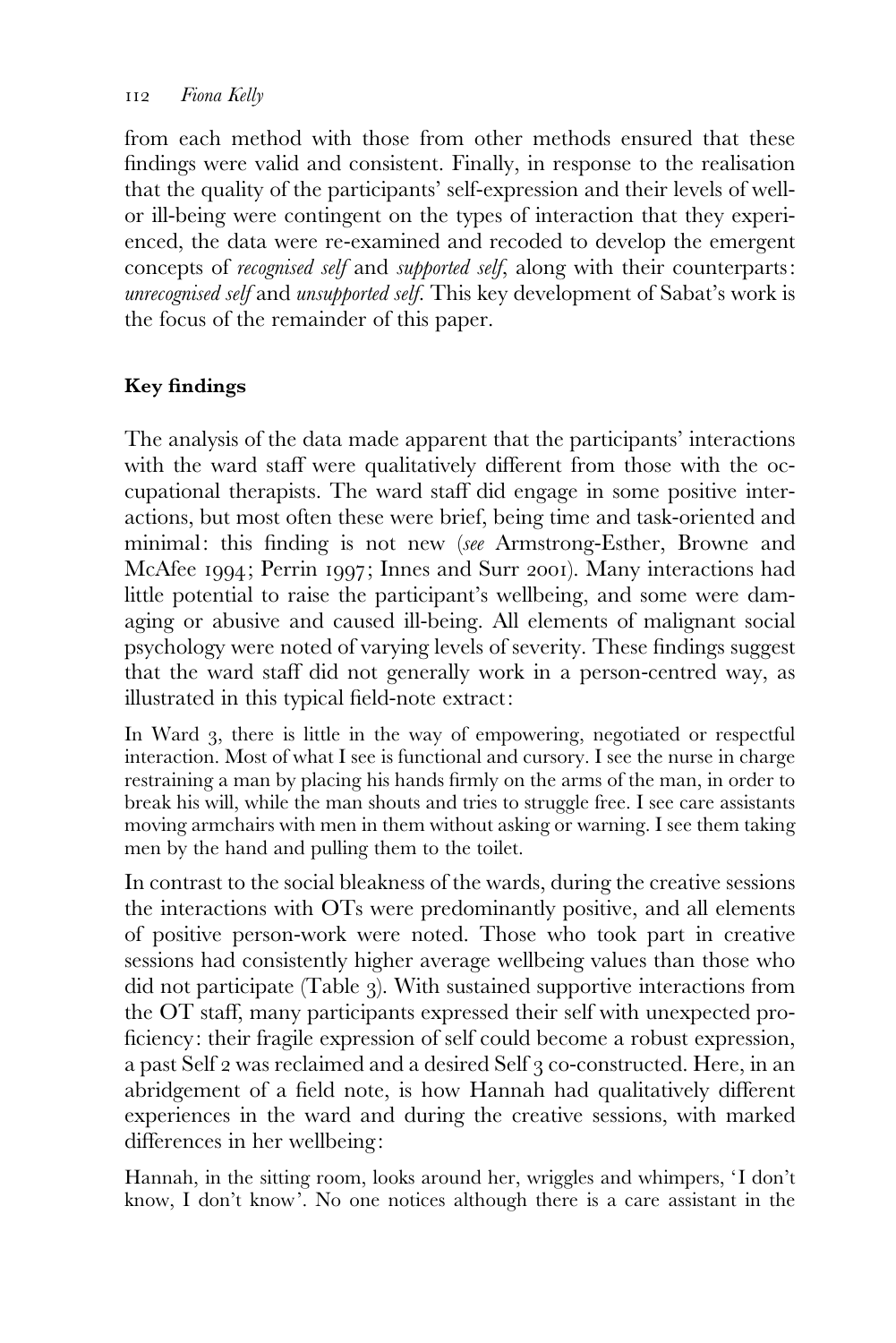|                                                       | Creative sessions<br>attended                                    | before session<br>Total time | before session<br>I'wo hours | One hour before<br>session | Creative session           | One hour after<br>session  | Two hours after<br>session | Total time after<br>session | Overall WIB<br>value                           |
|-------------------------------------------------------|------------------------------------------------------------------|------------------------------|------------------------------|----------------------------|----------------------------|----------------------------|----------------------------|-----------------------------|------------------------------------------------|
|                                                       | Well- or ill-being scores                                        |                              |                              |                            |                            |                            |                            |                             |                                                |
| Ward 1:<br>Edward<br>Florence<br>Nora                 | $\overline{2}$<br>$\sigma$<br>$\sigma$                           | $+0.8$                       | $+0.8$                       | $+0.9$                     | $+1.0$                     | $+1.5$                     | $+1.1$                     | $+1.1$                      | $+1.0$<br>$+0.8$<br>$+0.8$                     |
| Ward 2:<br>Mary<br>Hannah<br>Isabel<br>Brenda<br>Kate | $\overline{4}$<br>5<br>$\overline{4}$<br>$\mathbf O$<br>$\sigma$ | $+1.1$<br>$+0.4$<br>$+1.1$   | $+1.1$<br>$+0.4$<br>$+0.9$   | $+1.1$<br>$+0.6$<br>$+0.9$ | $+2.5$<br>$+2.5$<br>$+2.4$ | $+1.6$<br>$+0.9$<br>$+1.4$ | $+1.1$<br>$+0.9$<br>$+1.0$ | $+1.3$<br>$+0.9$<br>$+1.3$  | $+1.3$<br>$+0.9$<br>$+1.3$<br>$+0.8$<br>$+0.6$ |
| Ward 3:<br>Bill<br>William<br>John<br>Charlie<br>Paul | $\overline{4}$<br>3<br>5<br>$\mathbf O$<br>$\mathbf{o}$          | $+1.0$<br>$+0.9$<br>$+0.8$   | $+0.8$<br>$+0.8$<br>$+0.7$   | $+1.0$<br>$+1.0$<br>$+0.9$ | $+2.6$<br>$+1.5$<br>$+1.9$ | $+1.2$<br>$+1.4$<br>$+1.4$ | $+1.8$<br>$+1.2$<br>$+0.9$ | $+1.6$<br>$+1.3$<br>$+1.1$  | $+1.5$<br>$+1.3$<br>$+1.3$<br>$+0.4$<br>$+0.3$ |

T ABLE 3. Average well- or ill-being scores of the participants

Notes: WIB: well- or ill-being. The mean WIB scores were calculated from data collected at 17 six-hour Dementia Care Mappings. Each person was also mapped during their time at the creative session, ranging from 30 minutes to one hour. The total time before and after each creative session was approximately two-and-a-half hours for each participant.

room. Hannah whimpers in distress over and over, 'I don't know where to go'. There are now two other care assistants in the room, feeding other patients but neither of them even glance at her. Shortly afterwards, Eddie (OT) comes in and speaks gently with her. He asks her if she would like to come and do some art and Hannah agrees. She is so frail, but she still manages to paint, and she smiles and gesticulates, although with less vigour than usual. When she paints she does so with confident strokes and with lots of support and encouragement from Eddie. Occasionally it appears that she becomes worried, but Eddie steps in to reassure her. At one stage, when she is painting, her eyebrows move up and down, as I have seen before. She relaxes, then engages with Eddie and she smiles.

As shown in Table 3, in most cases following the creative sessions, WIB values slowly deteriorated. This might be because the staff did not recognise the participants' distress and so were unable, to support its amelioration. It was by interrogating the data (including the reproduced extracts) in the context of a theoretical integration of Kitwood's (1997) and Sabat's (2001) work that the crucial link between recognising and supporting self (or not) and the types of staff interaction was made. These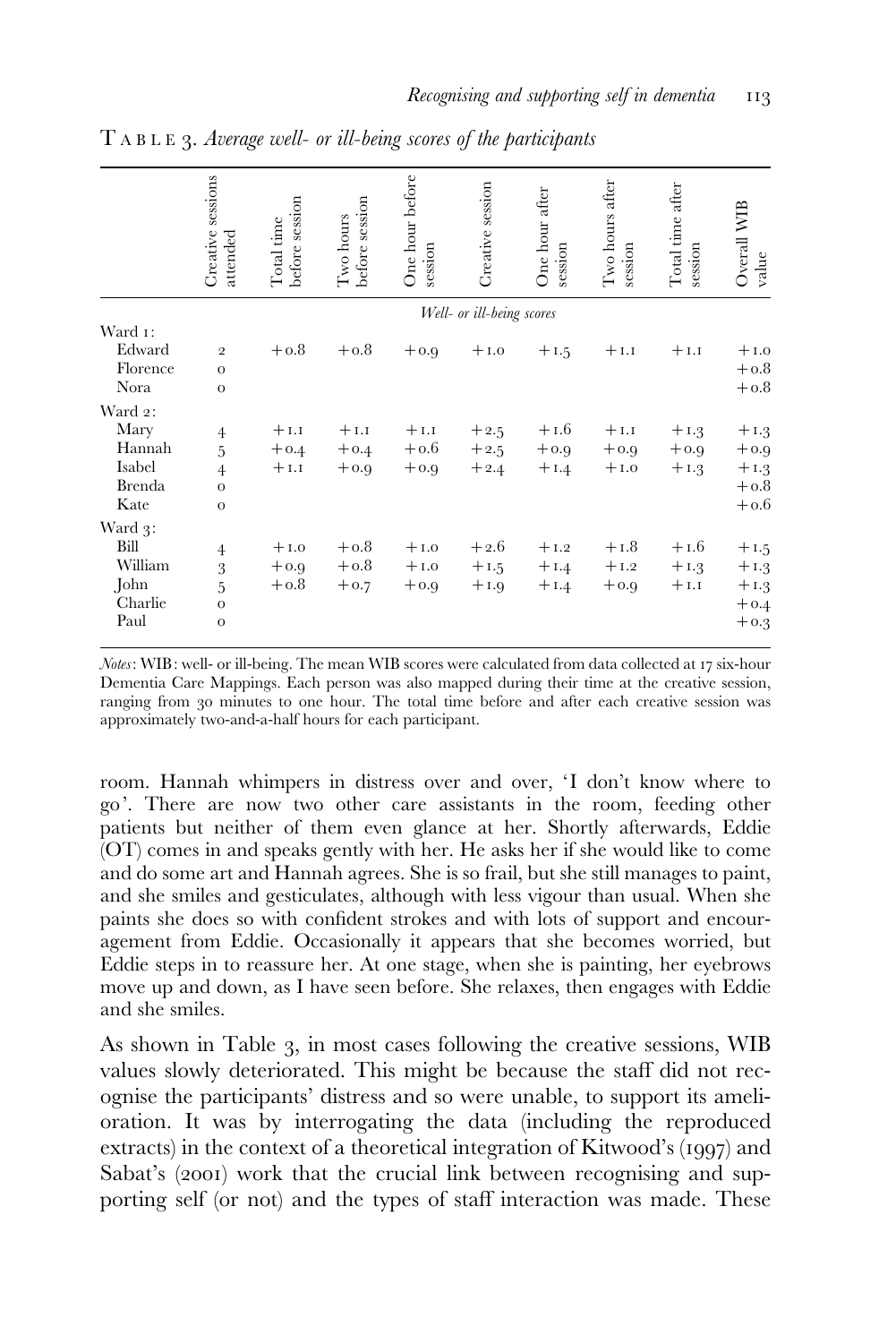concepts will now be discussed in more detail and their implications for practice developed.

# Recognised self

The concept recognised self captures instances in which staff acknowledged or identified with aspects of a participant's self. While being similar to Kitwood's (1997) idea of recognition in positive person work (in which people are acknowledged by name or through facial recognition and in which their uniqueness is affirmed), recognised self extends this concept by recognising Selfs  $I_{-3}$  in interaction – as opposed to simply recognising the person. The OT staff recognised all aspects of the self, whereas the ward staff generally recognised Self 1, but less often Selfs 2 and 3. On one particularly warm occasion, a care assistant recognised Hannah's valued Self 2 attributes – her love of colours and her painting ability – and also recognised Hannah's Self  $q$  – her artist persona:

'You like colours, Hannah'. Hannah nods and smiles. 'Hannah's a great painter', she says, and Hannah nods and smiles. The care assistant tells me that Hannah has drawn some great pictures of the staff. Hannah continues to nod and smile and gesticulate with her hands.

Here is clear evidence of increasing wellbeing with the care assistant's recognition of Hannah's creative ability (Self 2) and her proficiency as an artist (Self 3). While this required some knowledge of Hannah's biography, this level of recognition could have been achieved through careful observation of Hannah's behaviour in the wards and creative sessions. The key lesson here is that recognition of the self of the person with dementia has the potential to foster meaningful interaction, with subsequent increases in wellbeing.

# Unrecognised self

This concept captures the instances during which the staff did not recognise a participant's self as evinced by abusive behaviours, invalidation, and withholding or a failure to acknowledge a participant's subjective experiences. There were no instances when an OT failed to recognise a participant's self during their interactions, but many of my field notes indicate that the ward staff did not fully recognise their patients' selfhoods. For example, from Ward 2:

The staff are in the big sitting room are chatting together. Someone is rattling persistently on the front door, another is calling loudly and someone else is sobbing.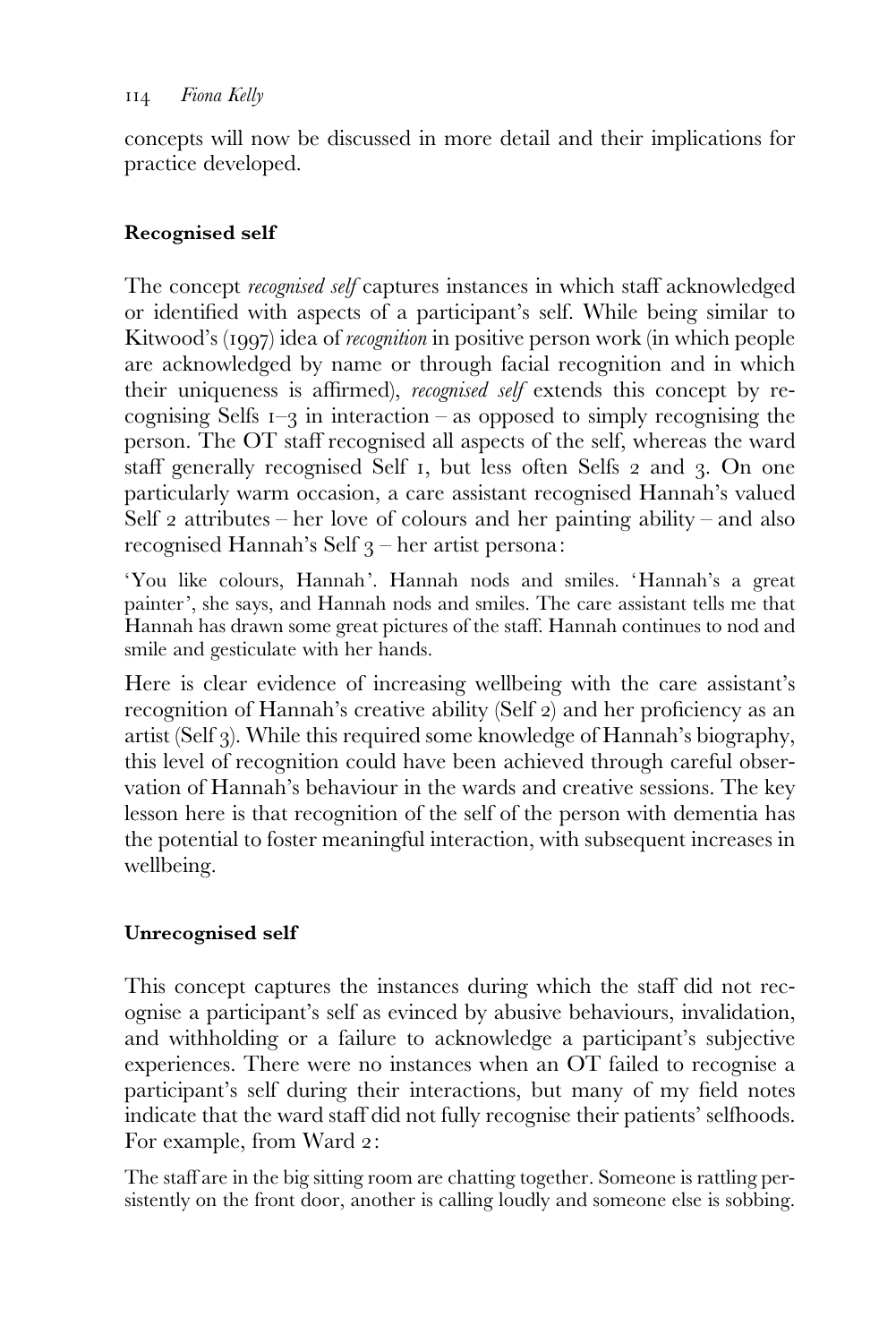This incident demonstrates a generalised lack of awareness by staff of their patients as people with social, physical, occupational, relational or emotional needs, thus their interactions with them were limited at best and abusive at worst. There were also occasions when the staff did not seem to recognise individual aspects of a participant's self, with consequences both for how they interacted with that person and her or his subsequent wellbeing, as shown in the following field note extract. The elements of malignant social psychology are noted in parentheses.

The staff are gathering patients to go for a stroll. I have noticed that B, the care assistant, seldom smiles and that even when talking normally, her tone sounds accusatory. She asks Edward if he would like to go for a walk – 'Aye' he says, but by the time she returns with his jacket, he seems to have forgotten. She shakes the jacket in front of him – 'Come on' (outpacing, infantilisation). 'Eh ?' says Edward. 'You're going for a walk', she says loudly. 'Eh ?' says Edward. 'YOU'RE GOING FOR A WALK' she shouts, shaking the jacket at him (outpacing, infantilisation, intimidation). 'Oh aye', and he allows his jacket to be put on (disempowerment). Shortly afterwards, while waiting for everyone else to get ready, B approaches him with a tissue to clean his face. No warning (disruption, imposition, infantilisation, objectification). Edward jumps and hits out defensively with his hands. B talks loudly and crossly: 'You've got food on your face, you need to get it cleaned', and she tries again (intimidation, invalidation, imposition, objectification). Edward becomes angry. 'No, no', he says as he tries to hit out at her. B shouts at him: 'do it yourself then', and throws the tissue at him (intimidation), before walking away.

These elements of malignant social psychology conjoin with the nonrecognition of Edward's Selfs 2 and 3 and only superficial recognition of Self I. Each aspect of self in this exchange will be examined in turn. While B recognised Self 1, by referencing Edward as 'you', she was unable to engage with him in a way he could understand. The time lapse meant that the jacket held no meaning for him and, despite her repetitions, he was unable to make sense of the encounter. Had B reminded him that he had said he would like to go for a walk and that she had his jacket for him to put on, he might have understood the situation without the need for her to shout at him. The recognition of Self 1 required understanding of the reasons for certain behaviours. When Edward reacted defensively to B's approach to him with the tissue, he was expressing Self  $I - a$  normal response to a perceived threat. Had she understood this, she might have modified her approach and requested permission to clean his face, thus minimising the possibility of distress.

A better approach would have been to alert Edward to his dirty face and offer him a warm, damp, cloth to clean it. This would have recognised (and supported) his Self 2, his remaining ability to care for himself. With an understanding of Edward's remaining ability, it is likely that her interactions with him would have been quite different, with very different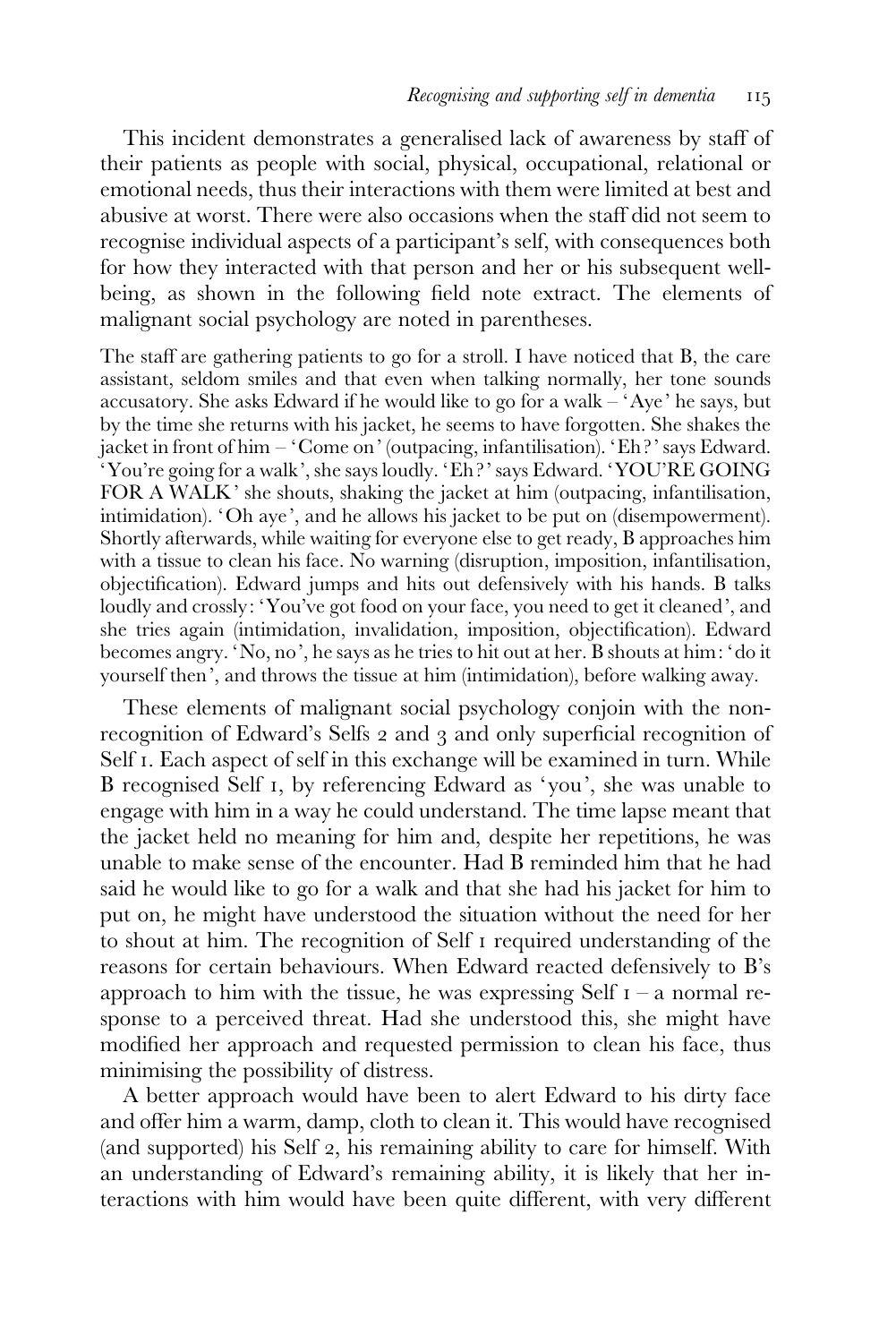outcomes for both parties. Furthermore, Edward was a fit, active man and could have put the jacket on himself, but B did not recognise this intact aspect of his self and put the jacket on for him, thus denying him the chance to carry out ritual, meaningful behaviour.

In her interactions with Edward, B infantilised him: she treated him as a parent might treat a very young child. Because she did not fully recognise his Self 3 or adult persona, she did not treat him with the dignity an adult normally expects. By imposing her will on him, she denied him the choice that an adult would expect; and by shouting at him, she denied him respect. Not recognising Self 3 in the interaction produced the elements of malignant social psychology noted above, and resulted in the consequent sequence of negative responses and reactions. These examples, by extending on the work of Sabat (2001) in the context of a person-centred approach to care, clearly illustrate the potential for limited and sometimes harmful staff interactions when a cared-for person's self is not recognised.

# Supported self

This supported self concept captures the occasions when staff interacted in ways that affirmed or bolstered aspects of a participant's self. On one occasion, a staff-nurse supported Edward's Self  $3$ -his persona as a working man. He had spent the morning in restless isolation and was tense and terse. The field note continues:

She calls over to Edward to come for lunch. 'No, no', he replies. 'Oh come on, Edward'. 'NO'. Then she asks him to help her push the drugs-trolley up to the dining room. Up he jumps and, making his funny face, he starts to push the trolley towards the dining room. He pushes it all the way up and positions it where the nurse indicates. 'There, there', he says, smiling.

The nurse recognised Edward's Self 1 (calling him by name), but she also supported his need for occupation by encouraging him to perform a needed task. His mood changed from one of belligerence and noncooperation to one of willingness and wellbeing. By supporting his Self 3, the nurse not only turned around a situation of potential conflict, but also promoted Edward's sense of worth, achievement and pride.

The impact of interactions which supported a participant's self was most marked during the creative sessions. This was particularly the case with Hannah and Mary, who were often distressed in the ward. The following field-note extract typifies the transformation that occurred in Mary as OT staff supported her when she was painting:

At the start of the creative session Mary's talk is uncertain and questioning: 'What shall I do, darling ?' Or self-deprecating: 'My goodness, I could never do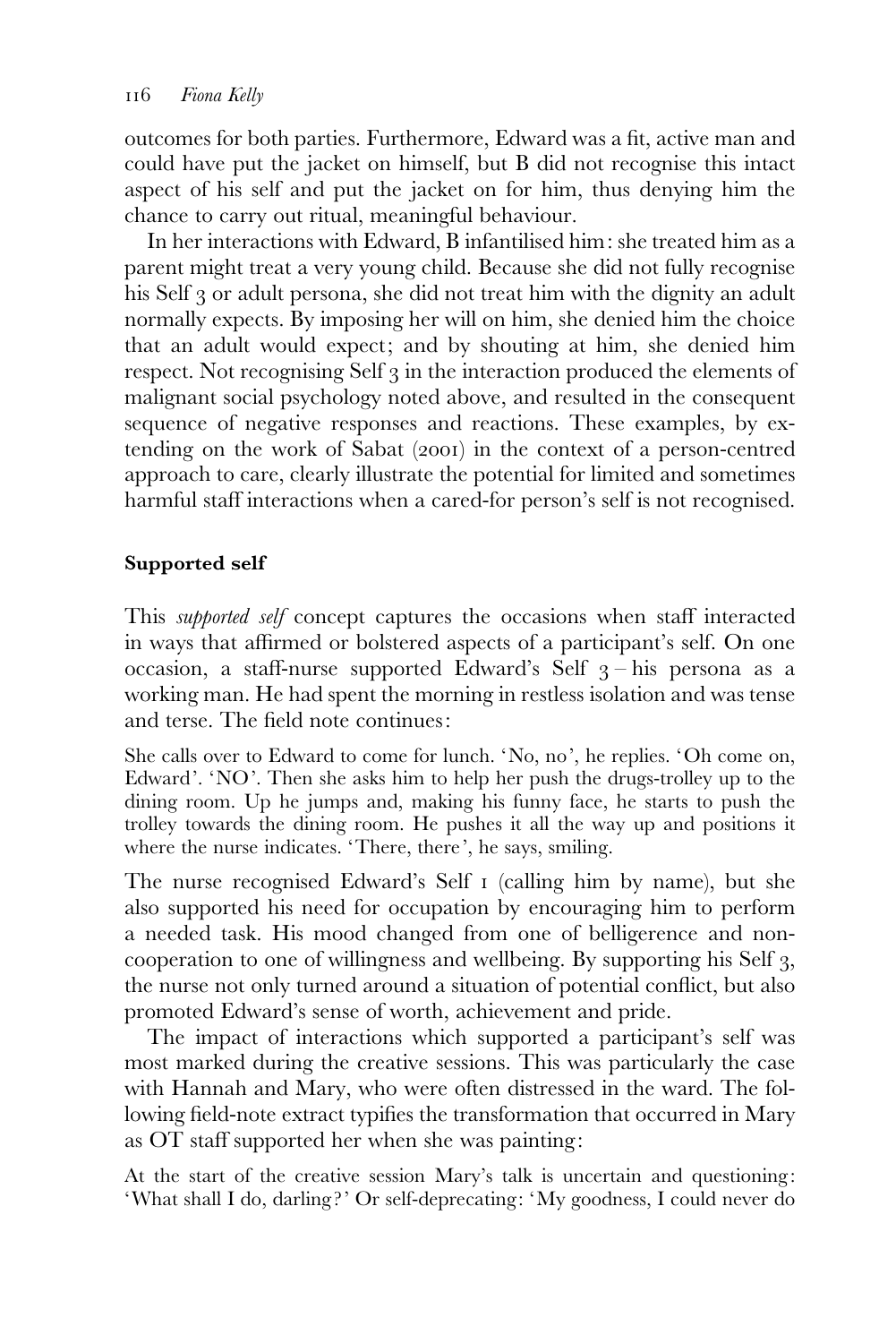that!' Mary initially needs a lot of encouragement and seems unsure of what to do, or of how to do it. Karen (OT) guides her hand to the paints, the water and the paper, sometimes holding and guiding her hand while she paints, sometimes painting for her at Mary's direction. But there comes a turning point when Mary starts to colour in the petal of a flower they have drawn, following the shape of the petal. This is her first solo effort and is praised by Karen. Then, with more assurance, Mary draws a green vertical line (the stem of the flower she and Karen have drawn). Mary seems surprised and pleased, and says: ' I got by with it!' Soon the painting is complete and Mary chuckles with pleasure.

In this extract, Karen supports Mary's Self  $2$  – her dexterity with a paint brush. While initially unsure about her abilities, with encouragement, turn-taking and guidance, Mary's confidence begins to emerge and she takes control over the session, even directing Karen in painting. As the session progresses, Mary reclaims a past Self 2 attribute and expresses surprise and pleasure both in the process and with the product. These examples show that once a participant's self was recognised, a staff carer could then work to facilitate its expression. This is akin to the idea of ' scaffolding' in child development (Wood, Brunner and Ross 1976), by which the parent or carer provides the level of support needed in order for the child to carry out a task, reduces the support as the child gains proficiency. The presented evidence provides further evidence of the value of the selfhood approach, as developed here, to facilitate person-centred dementia care.

### Unsupported self

This unsupported self concept captures the occasions when a participant tried to express aspects of her or his self, but the staff did not act on the selfexpression; that is, the interaction required to support self-expression was either absent or insufficient. In the wards, there were many occasions when the staff did not support a participant's self (as with the many instances of unrecognised self-interactions). While the ward staff frequently recognised Self 1, they often did not go further to support the participants' selves. This is illustrated by one example from the field notes:

Hannah has slipped into ill-being … she has her head in her hands; is bent over and wriggling. She remains in ill-being for over 10 minutes. A staff nurse passes by and notices her bent over position. 'Are you alright in there, Hannah ?' she asks. Hannah immediately lifts her head up and looks around, a smile on her face, but the nurse is gone.

In this extract, the nurse recognised Self 1, in that she called Hannah by name, but by not waiting for a response, she failed to support Hannah's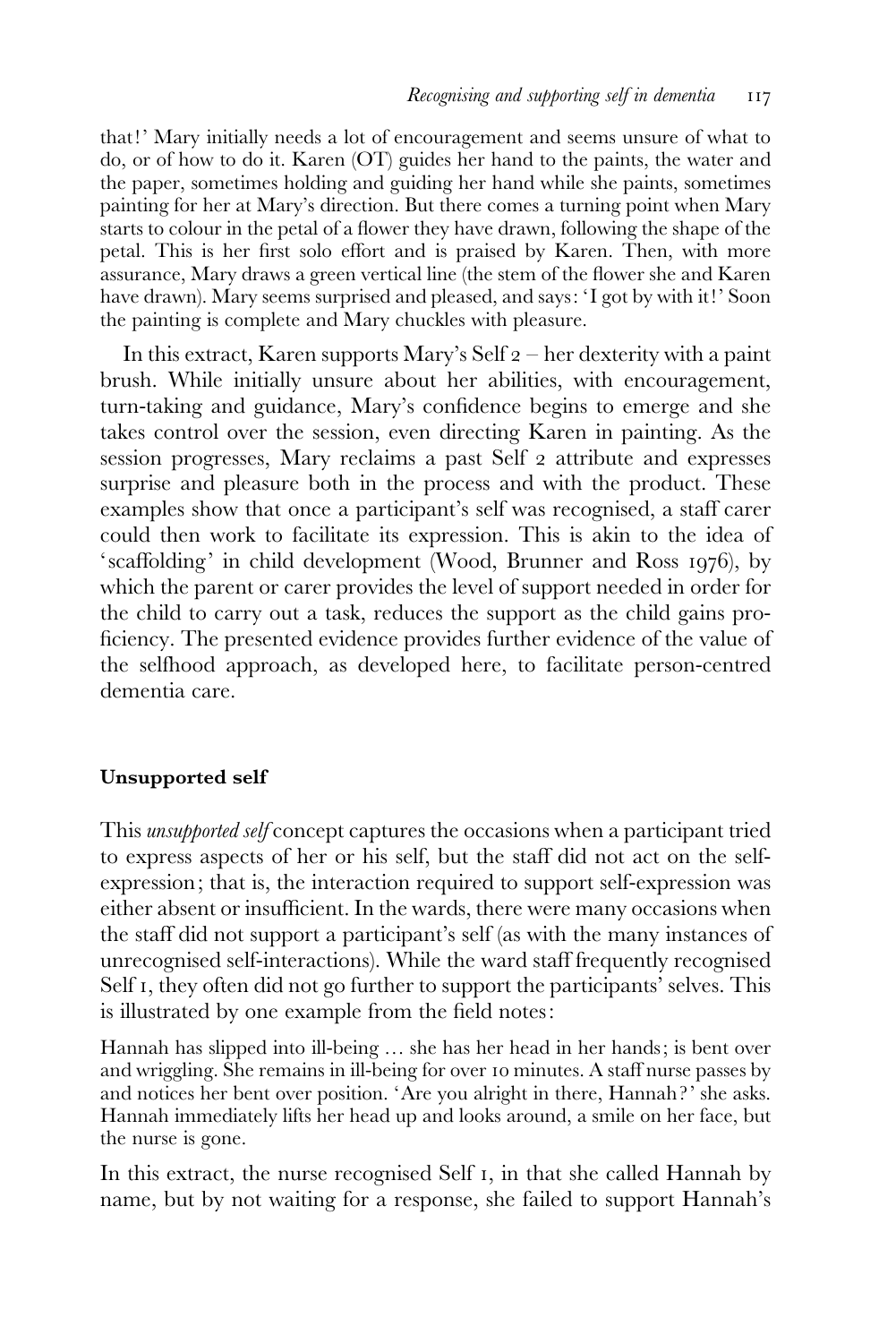expression of Self 1, thus leaving the interaction incomplete. Further, because it seemed that the ward staff seldom recognised Self 3 (the individual persona), they often could not interact in ways which supported this aspect of a participant's selfhood. For example, when Nora tried to enact Self 3 (a domestic persona), the staff did not recognise or support her efforts, which resulted in ill-being:

Nora is walking the corridor, unsettled and out of sorts. She starts looking for the key to get out in order to 'make my man's tea'. She is becoming agitated, as her repeated attempts to find someone with a key are unsuccessful. Nora asks the staff nurse for the key, he shows her his one, her face lights up but he puts it back in his pocket. Her face falls and she looks puzzled. He talks conspiratorially in her ear, 'don't tell anyone, I'll let you out later'. And away he goes, leaving Nora standing.

In this extract, there is little recognition of the importance for Nora of her domestic persona and the accompanying roles – in this instance, going home to make her husband's tea. Had he tried to reminisce with her about her domestic life or help her accomplish a domestic task, such as laying the table, he might have alleviated her anxiety and her desire to go home. Instead, his actions, driven by non-recognition of the importance for Nora of her domestic persona, increased her distress. As evinced throughout this paper, a crucial feature of the impact of the staff's interactions was whether or not he or she recognised or supported the participant's self. The concluding sections of the paper consider the implications of these findings.

# A person-centred/selfhood approach to dementia care

A person-centred approach requires sustained critical self-reflection of those who try to work within its ethos. It also requires energy, motivation, sufficient resources, staff support and, for those who are not yet aware of its principles, training and reinforcement. In reality, the approach is not easy to sustain in the daily care of people with dementia who display a wide range of needs, emotions and responses. The poor status of care work, which lacks glamour and professional prestige, and care workers' lack of political influence (Innes 2002), probably impedes a move towards a more person-centred approach. Brooker (2004) and Dewing (2004) contend that, without changes in policy, practice, staff selection or national policy frameworks, services will not assimilate person-centred principles. Packer (2000) called for the same values of person-centredness to be applied to care workers in order that their own personhoods are nurtured and their practice enhanced, and reflected that with inadequate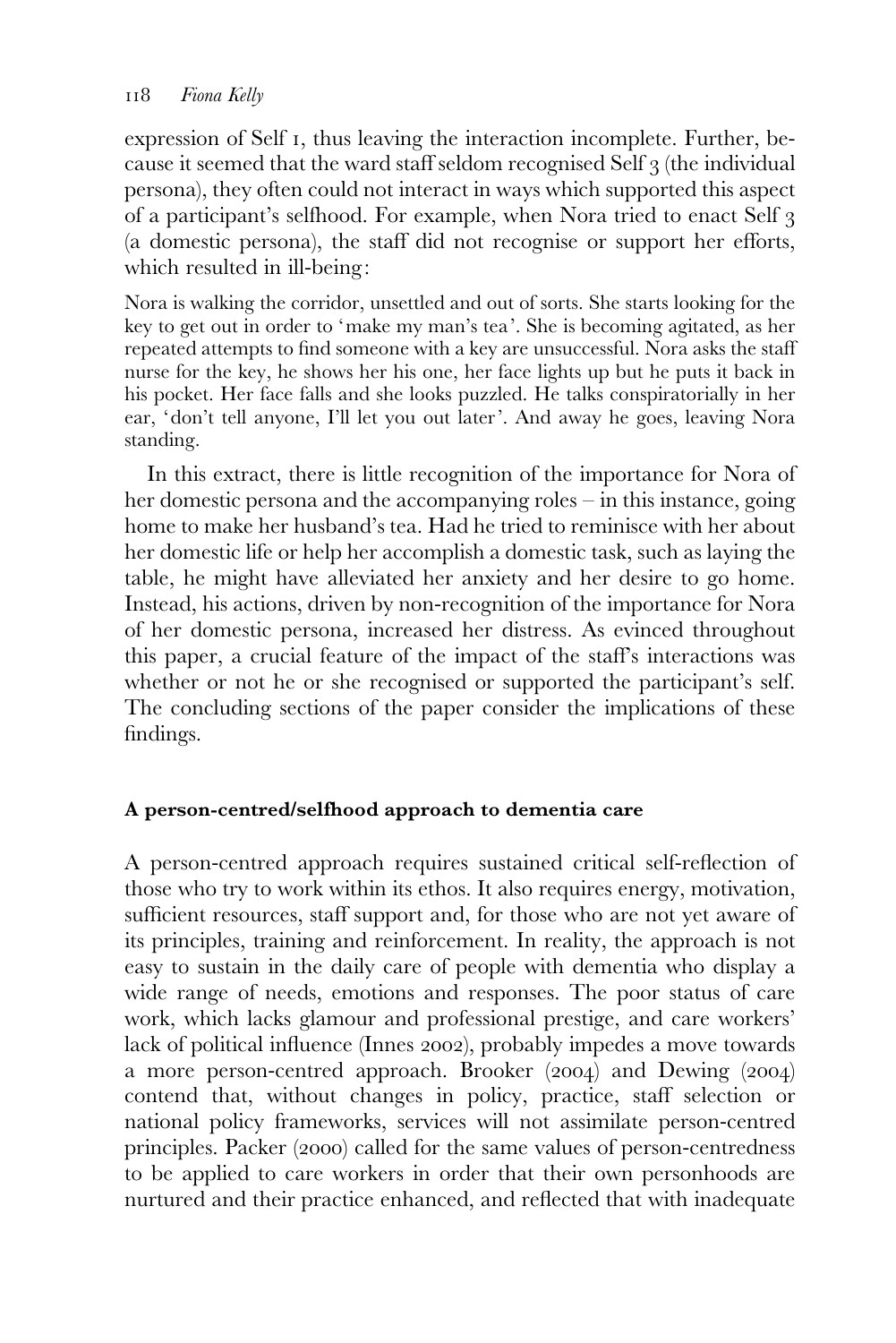staff-training, support and resources, this will be difficult to achieve. Despite these barriers to achieving person-centredness in dementia care, I argue that we should still strive towards person-centred practice.

The data presented in this paper indicate that recognising and supporting a person with dementia's sense of self (or not) can result in either positive (or negative) elements of interaction with consequent implications for the wellbeing (or ill-being) of the cared-for person. By way of developing the argument for using the concepts of recognised self and supported self to inform a person-centred approach, I now consider the transactional repercussions of recognising and supporting Self 2 (or not) in interactions. This argument can be applied to all aspects of the self.

As discussed, in their interactions with the participants during the creative sessions, the occupational therapists were most skilled at recognising participants' Self 2; their past, present and potential abilities. For example, when they invited someone to the creative sessions, they recognised her or his potential creative abilities. They were also skilled at supporting expressions of Self 2. For example, when OT staff encouraged Hannah to paint, she blossomed as she again used her painting skills (expressing her past and present Self 2) and as she co-constructed with them her artist persona (her Self 3). Because the OT staff recognised and supported the self, they interacted in ways which sustained it – their interactions were both facilitative and celebratory. This raised participants' wellbeing, as seen in increased wellbeing, the emergence of humour, and increased selfconfidence. It also elicited expressions of pleasure and pride, which in turn prompted reciprocal positive interactions from OT staff. This way of viewing and interacting with people with dementia has the potential to fuel a transactional flow of positive interactions.

The ward staff less often recognised and seldom supported Self 2. For example, as described, they disempowered participants by pulling them along by their hands instead of allowing them to walk at their own paces; they often did tasks which the participants would have been able to do themselves, and even though they often noticed when participants expressed a need, they did not offer supportive care. This caused much distress for the participants, and resulted in lower wellbeing scores. It would then follow that as most ward-staff did not seem to recognise or support a participant's self, they could not interact in ways which sustained it, and thus they interacted in limited and sometimes damaging ways, which often resulted in the participant's isolation and ill-being, in turn prompting further limited interactions from the ward staff. This way of viewing and interacting with people with dementia tends to fuel a transactional flow of negative interactions. Without being judgemental of the ward staff, this points to how one can become locked into negative ways of interacting,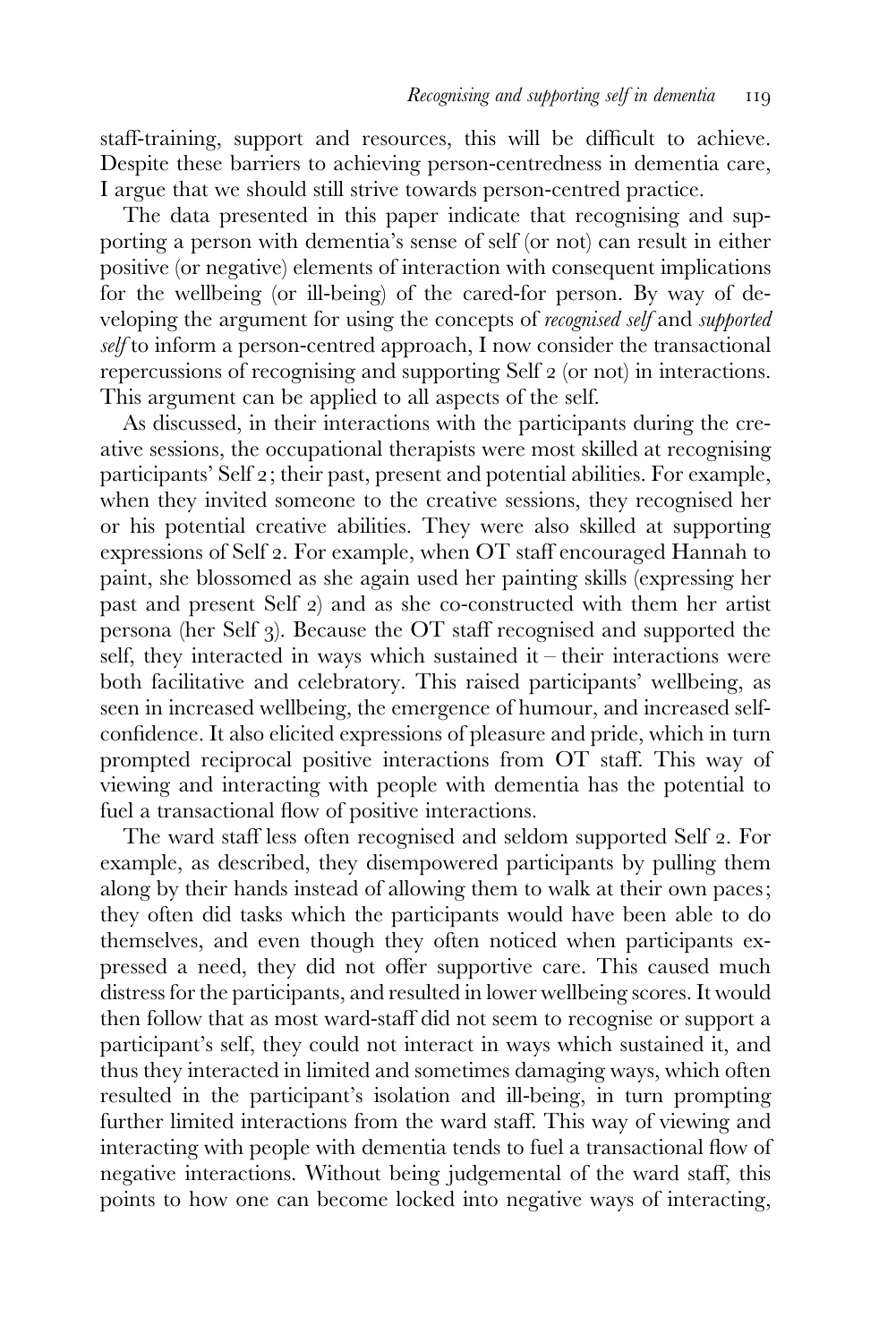with negative implications for all parties within the interaction. Using this development of Sabat's (2001) work to facilitate a person-centred approach offers an innovative way to improve what is already a difficult field of practice. As with any new approach to care, it would require training and mentoring to bring about a change in thinking and practice, and requires evaluation to assess its effectiveness.

# Implications and conclusions

This paper has reported a small observational study of care practice that offers rare insights into the social worlds of people with dementia, an often marginalised and forgotten group, many of whom end their lives in the locked wards of institutional settings. By integrating the person-centred and selfhood approaches throughout the data collection and analysis, a deeper understanding of the operational elements of interaction and well-/ill-being were identified, as well as operational elements of the participants' self-expression. This has made evident the transactional nature of interactions in influencing wellbeing and self-expression. With this development of Sabat's (2001) work, it has been shown that while many hospital ward staff recognised Self 1 in their everyday interactions with participants, they were less able to recognise Selfs 2 and 3 and seldom engaged in support for the self. Many times this resulted in limited or abusive behaviours with consequent participant ill-being. The OT staff, in contrast, generally seemed to recognise and support Selfs  $I_{\alpha}$  in their interactions during creative sessions; indicated by sustained positive elements of interaction which raised the participants' wellbeing.

These findings suggest that the old culture of institutional and regimented care in the wards survives, as described by Kitwood (1997: 136). In this, the patients' physical needs are cared for at the expense of their psycho-social needs, and 'problem behaviours' are sometimes managed by medication or punitive interactions. It seems that little has changed since Armstrong-Esther, Browne and McAfee (1994) reported on the minimal task-oriented interactions between nursing staff and old, frail institutionalised people. In this reported setting, care remained custodial (indicated by the locked wards), there was little emphasis on restorative interactions, and patients spent long stretches of time in isolation (Nolan, Grant and Nolan 1995). It is clear that in institutional environments where work is regimented, focused on order, and restricted to the performance of physical tasks, delivering a person-centred approach is extremely difficult without extensive support, mentoring and organisational change. As the incidence of dementia increases globally, placing increasing demands on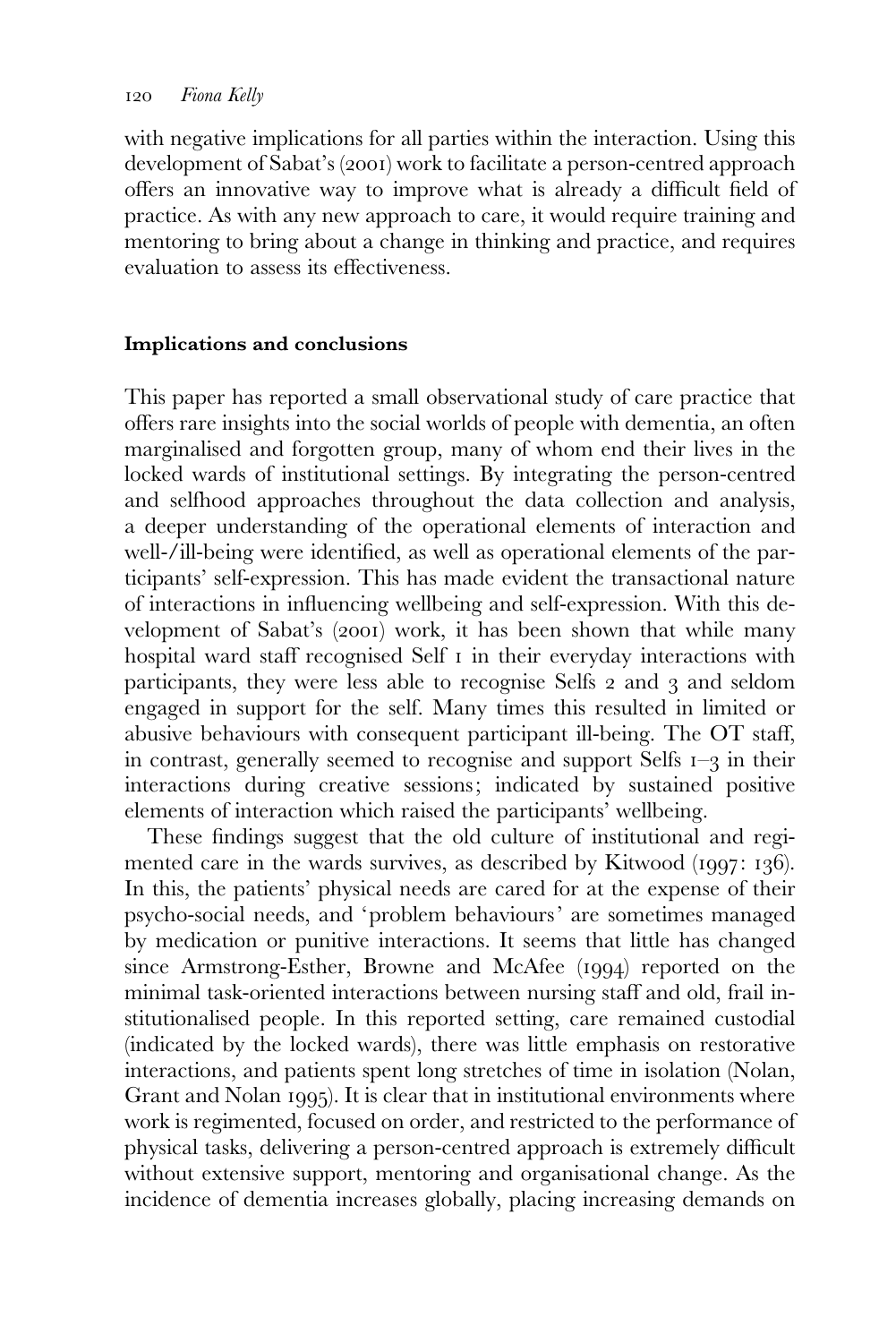resources, new ways must be found to ensure to support an over-stretched care work-force.

I therefore recommend a shift in focus, from examining elements of the care interaction to looking outwards towards those for whom we care. If practitioners are taught to recognise and support verbal and visual expressions of the self of the person with dementia, this might promote a new way of viewing and engaging with them. It might encourage ward staff to view their patients as purposeful, sentient people and encourage them to recognise and respond to aspects of the patients' selves as they carry out care, which would foster more meaningful interactions and ultimately improve their patient's wellbeing. Further, even the staff who know little about their patients (because they are new to the care setting or because little is known about the patients) will still be able to behave constructively towards them. This paper has developed a deeper understanding of the relationships between a carer's understanding of the selfhood of their patients, its translation into the recognition and support (or not) of during care interactions, and the transactional repercussions for the wellbeing for the patient or resident. The reported analysis offers new directions by which to facilitate a person-centred approach to dementia care.

### Acknowledgements

With grateful thanks to Professor Alison Bowes who patiently commented on the several drafts of this paper, to Professor Sally Wyke and Dr Anthea Innes for comments on earlier drafts, to the anonymous reviewers and to Professor Tony Warnes for his advice throughout. Thank you to the management and staff who gave me access to the research setting, and particularly to the men and women with dementia who welcomed me and who taught me a lesson in humanity.

# NOTES

- 1 MMSE measures cognitive functioning with a possible range from 0 to 30 (Folstein, Folstein and McHugh 1975). A score between 10 and 19 indicates moderate dementia and a score of 9 or less indicates severe dementia. MMSE scores are included only to indicate the diagnosed level of cognitive functioning. The author does not subscribe to a stage theory in considering cognitive functioning, preferring instead to look for potential rather than decline.
- 2 Ethical approval was granted from the Multi-centre Research Ethics Committee (Scotland), the National Health Service Local Research Ethics Committee and the Research Ethics Committee of the Department of Nursing and Midwifery, University of Stirling.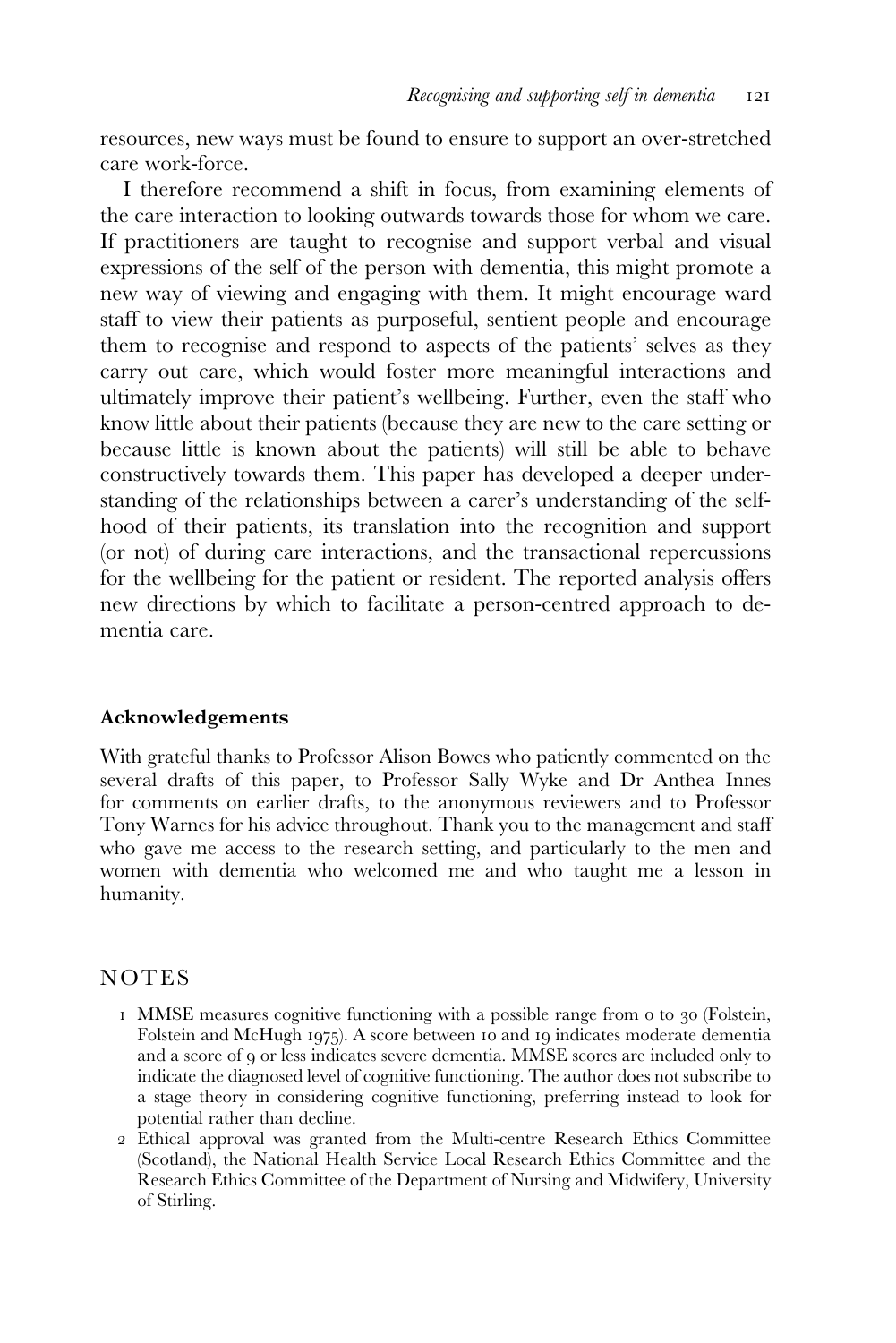- 3 The author is accredited to carry out DCM, having attended a three-day intensive course. Permission to use DCM in this study was given on the understanding that the researcher verified codings (in conjunction with detailed observational notes) with one of her supervisors who is a DCM trainer.
- 4 See Innes and Kelly (2007) for the practicalities of carrying out DCM in an institution.

### References

- Armstrong-Esther, C. A., Browne, K. D. and McAfee, J. G. 1994. Elderly patients: still clean and sitting quietly. *Journal of Advanced Nursing*, **19**, 2, 264–71.
- Bradford Dementia Group 1997. Dementia Care Mapping Manual. Seventh edition, Bradford Dementia Group, University of Bradford, Bradford, UK.
- Bredin, K. and Kitwood, T. 1995. Decline in quality of life for patients with severe dementia following a ward merger. International Journal of Geriatric Psychiatry, 10, 11, 967–73.
- Brooker, D. 2004. What is person-centred care in dementia? Reviews in Clinical Gerontology, 13, 3, 215–22.
- Brooker, D., Foster, N., Banner, A., Payne, M. and Jackson, L. 1998. The efficacy of Dementia Care Mapping as an audit tool: report of a 3-year British NHS evaluation. Aging and Mental Health,  $2$ ,  $1$ ,  $60-70$ .
- Brooker, D. and Surr, C. 2005. Dementia Care Mapping: Principles and Practice. Bradford Dementia Group, Bradford, UK.
- Capstick, A. 2003. The theoretical origins of dementia care mapping. In Innes, A. (ed.), Dementia Care Mapping: Applications Across Cultures. Health Professions Press, Baltimore, Maryland, 11–23.
- Cohen-Mansfield, J., Golander, H. and Arnheim, G. 2000. Self-identity in older persons suffering from dementia: preliminary results. Social Science and Medicine,  $\overline{51}$ , 3, 381–94.
- Davis, D. 2004. Dementia: sociological and philosophical constructions. Social Science and Medicine, 58, 2, 369-78.
- Dewing, J. 2002. From ritual to relationship: a person-centred approach to consent in qualitative research with older people who have a dementia. Dementia,  $\mathbf{I}$ , 2, 157–71.
- Dewing, J. 2004. Concerns relating to the application of frameworks to promote personcenteredness in nursing with older people. Journal of Clinical Nursing, 13, 3a, 39-44.
- Folstein, M., Folstein, S. and McHugh, P. 1975. Mini-mental state exam: a practical method for grading the cognitive states of patients for the clinician. Journal of Psychiatric Research,  $12, 3, 189 - 98$ .
- Fontana, A. and Smith, R. 1989. Alzheimer's disease victims: the ' unbecoming' of self and the normalization of competence. Sociological Perspectives, 32, 1, 35-46.
- Fossey, J., Lee, L. and Ballard, C. 2002. Dementia Care Mapping as a research tool for measuring quality of life in care settings: psychometric properties. *International Journal of* Geriatric Psychiatry,  $17$ ,  $11$ ,  $1064 - 70$ .
- Hubbard, G., Cook, A., Tester, S. and Downs, M. 2002. Beyond words: older people with dementia using and interpreting nonverbal behaviour. Journal of Aging Studies, 16, 2,  $155 - 67.$
- Innes, A. 2002. The social and political context of formal dementia care provision. Ageing  $\mathcal{C}$ *Society*, **22**, 4, 483–99.
- Innes, A. and Capstick, A. 2001. Communication and personhood. In Cantley, C. (ed.), A Handbook of Dementia Care. Open University Press, Buckingham, UK, 135–46.
- Innes, A., Capstick, A. and Surr, C. 2000. Mapping out the framework. *Journal of Dementia* Care,  $7, 2, 20-1$ .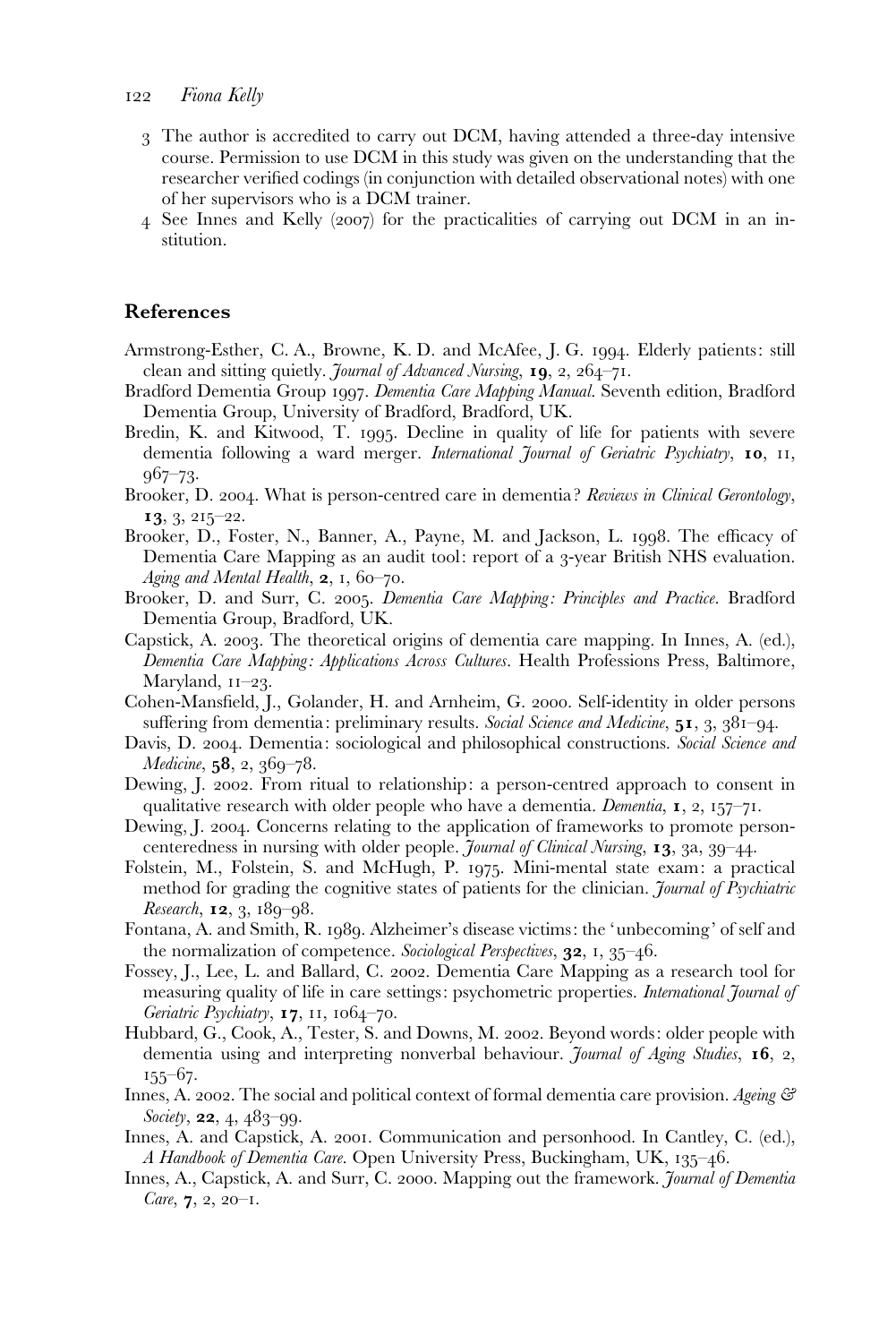- Innes, A. and Kelly, F. 2007. Evaluating long stay settings: reflections on the process with particular reference to Dementia Care Mapping. In Innes, A. and McCabe, L. (eds), Evaluation in Dementia Care. Jessica Kingsley Publishers, London, 144–60.
- Innes, A. and Surr, C. 2001. Measuring the well-being of people with dementia living in formal care settings: the use of Dementia Care Mapping. Aging and Mental Health, 5, 3, 258–68.
- Judd, S. 2007. Citizenship and dementia: some inconvenient truths. Journal of Dementia Care, 15, 3, 19–21.
- Kelly, F. 2007. Well-being and Expression of Self in Dementia: Interactions in Long-term Wards and Creative Sessions. Unpublished thesis, University of Stirling, Stirling, UK.
- Killick, J. and Allan, K. 2001. Communication and the Care of People with Dementia. Open University Press, Buckingham, UK.
- Kitwood, T. 1997. Dementia Reconsidered: The Person Comes First. Open University Press, Buckingham, UK.
- Kitwood, T. and Bredin, K. 1992. Towards a theory of dementia care: personhood and well-being. Ageing  $\mathcal C$  Society, **12**, 3, 269–87.
- Knapp, M., Comas-Herrera, A., Somani, A. and Banerjee, S. 2007. Dementia: International Comparisons. National Audit Office, London.
- Knapp, M. and Prince, M. 2007. Dementia UK: Summary of Key Findings. Alzheimer's Society, London.
- Kuhn, D., Ortigara, A. and Kasayka, R. 2000. Dementia Care Mapping: an innovative tool to measure person-centred care. Alzheimer's Care Quarterly,  $\mathbf{I}$ ,  $3$ ,  $7$ -15.
- Li, R. and Orleans, M. 2002. Personhood in a world of forgetfulness: an ethnography of the self-process among Alzheimer's patients. Journal of Aging and Identity, 7, 4, 227–44.
- Mead, G. H. 1934. Mind, Self and Society. Chicago University Press, Chicago.
- National Audit Office 2007. Improving Services and Support for People with Dementia. Stationery Office, London.
- Nolan, M., Grant, G. and Nolan, J. 1995. Busy doing nothing: activity and interaction levels amongst differing populations of elderly patients. Journal of Advanced Nursing, 22, 3, 528–38.
- Packer, T. 2000. Does person-centred care exist? *Journal of Dementia Care*, 10, 3, 19–21.
- Perrin, T. 1997. Occupational need in severe dementia: a descriptive study. Journal of Advanced Nursing,  $25, 5, 934-41$ .
- Sabat, S. 2001. The Experience of Alzheimer's Disease: Life Through a Tangled Veil. Blackwell, Oxford.
- Sabat, S. 2002. Surviving manifestations of selfhood in Alzheimer's disease. Dementia, **1**, 1, 25–36.
- Sabat, S. 2005. Capacity for decision-making in Alzheimer's disease: selfhood, positioning and semiotic people. Australian and New Zealand Journal of Psychiatry, 39, 11/12, 1030-5.
- Sabat, S. 2006. Mind, meaning and personhood in dementia: the effects of positioning. In Hughes, J., Louw, S. and Sabat, S. (eds), Dementia: Mind, Meaning and the Person. Oxford University Press, Oxford, 287–302.
- Sabat, S. and Collins, M. 1999. Intact social, cognitive ability and selfhood: a case study of Alzheimer's disease. American Journal of Alzheimer's Disease, 14, 1, 11-9.
- Sabat, S. and Harré, R. 1992. The construction and deconstruction of self in Alzheimer's disease. Ageing & Society,  $12, 4, 443$ –61.
- Sabat, S., Napolitano, L. and Fath, H. 2004. Barriers to the construction of a valued social identity: a case study of Alzheimer's disease. American Journal of Alzheimer's Disease and Other Dementias,  $19, 3, 177 - 85$ .
- Snyder, L. 2006. Personhood and interpersonal communication in dementia. In Hughes, J., Louw, S. and Sabat, S. (eds), Dementia: Mind, Meaning and the Person. Oxford University Press, Oxford, 259–76.